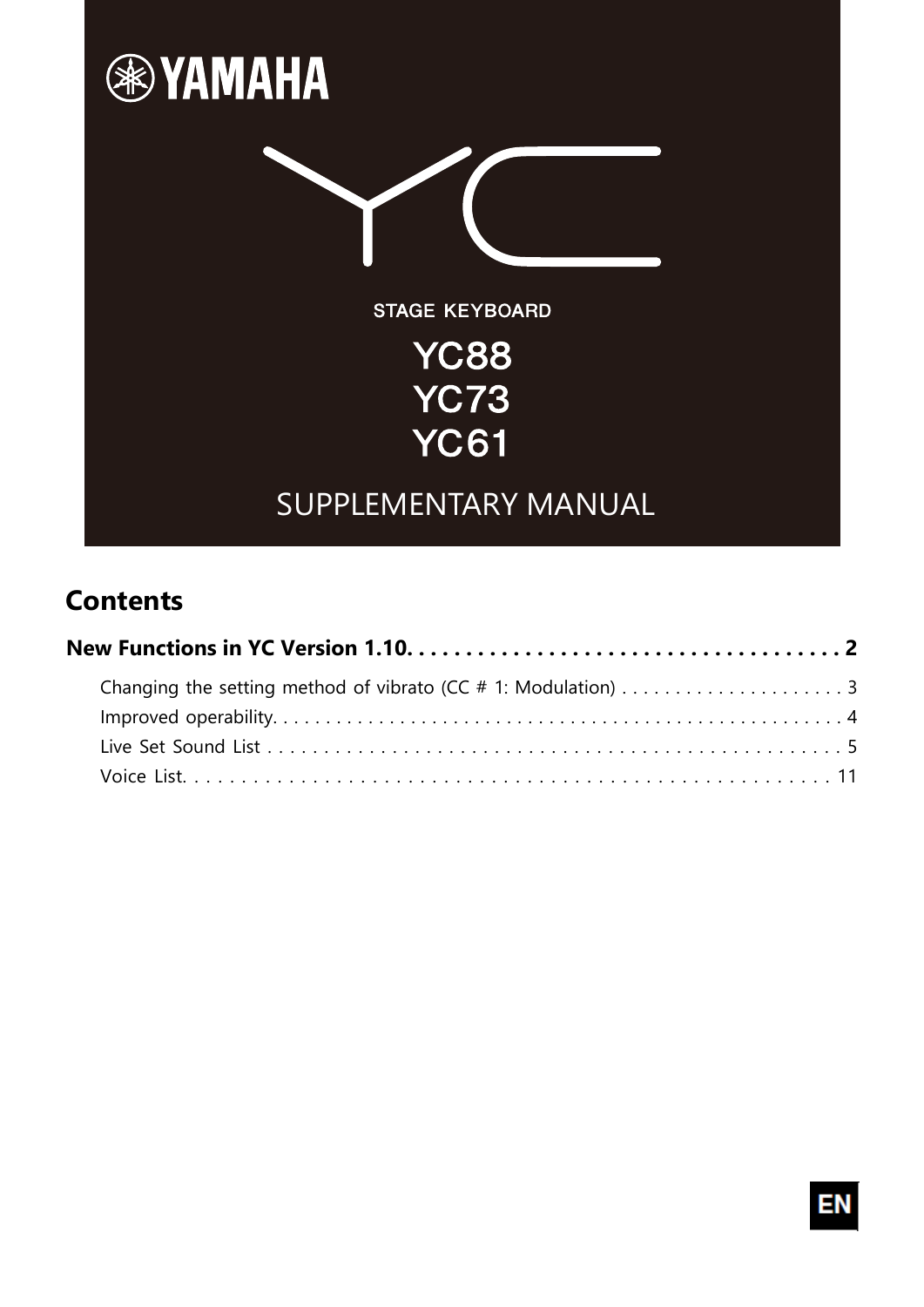# New Functions in YC Version 1.10

Yamaha has upgraded the YC firmware, adding the following new functions.

This manual describes additions and changes with respect to the Owner's Manual that came with your instrument.

- The setting method of vibrato (CC # 1: Modulation) has been changed.
- Operability has been improved.
- New Live Set Sounds have been added.
- New Voices have been added.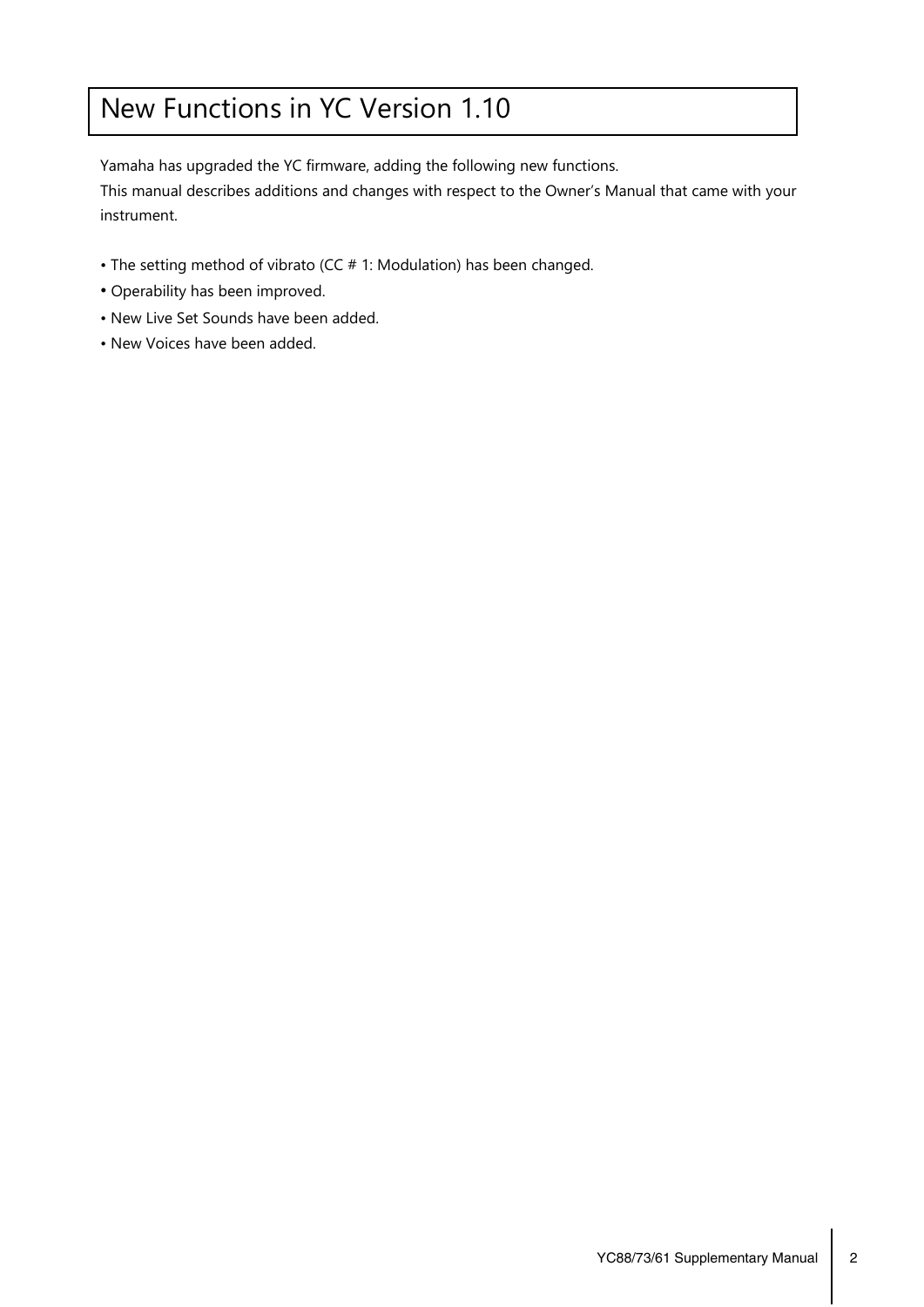# Changing the setting method of vibrato ( $CC # 1$ : Modulation)

The new "P.Mod" parameter (related to pitch modulation) has been added to pitch modulation in the settings for each Sound section of the Live Set Sound.

The "Modulation Lever" parameters "P.Mod Depth" and "P.Mod Speed," originally in the "Controllers" of the Live Set Sound have been moved to "P.Mod."

"P.Mod Initial" has also been added to "P.Mod."

With the "P.Mod Initial" parameter, the amount of change in P.Mod (CC #1: Modulation) can now be set to a value other than 0 when switching Live Sets.

If you change "P.Mod Initial" to a value other than the initial value (0), the large icon will be displayed on the top screen.



#### **Comparison of old and new tree diagrams**

| $\cdot$ V1.00 |                       |             |       | $\cdot$ V1.10 |       |                 |   |         |
|---------------|-----------------------|-------------|-------|---------------|-------|-----------------|---|---------|
| Settings      |                       |             |       | Settings      |       |                 |   |         |
| L             | Controllers           |             |       | ∟             | Sound |                 |   |         |
|               | L<br>Modulation Lever |             |       |               | ⊢     | Organ Settings  |   |         |
|               | ⊢                     | P.Mod Depth |       |               |       | L.<br>P.Mod     |   |         |
|               |                       | ⊢           | Organ |               |       |                 | ⊢ | Depth   |
|               |                       | H           | Key A |               |       |                 | ⊢ | Speed   |
|               |                       | ட           | Key B |               |       |                 | L | Initial |
|               | ட                     | P.Mod Speed |       |               |       | Key A Settings  |   |         |
|               |                       | ⊢           | Organ |               |       | $\Box$<br>P.Mod |   |         |
|               |                       | ⊢           | Key A |               |       |                 |   | Depth   |
|               |                       | L           | Key B |               |       |                 | ⊢ | Speed   |
|               |                       |             |       |               |       |                 | L | Initial |
|               |                       |             |       |               | L     | Key B Settings  |   |         |
|               |                       |             |       |               |       | L<br>P.Mod      |   |         |
|               |                       |             |       |               |       |                 |   | Depth   |
|               |                       |             |       |               |       |                 |   | Speed   |
|               |                       |             |       |               |       |                 | L | Initial |
|               |                       |             |       |               |       |                 |   |         |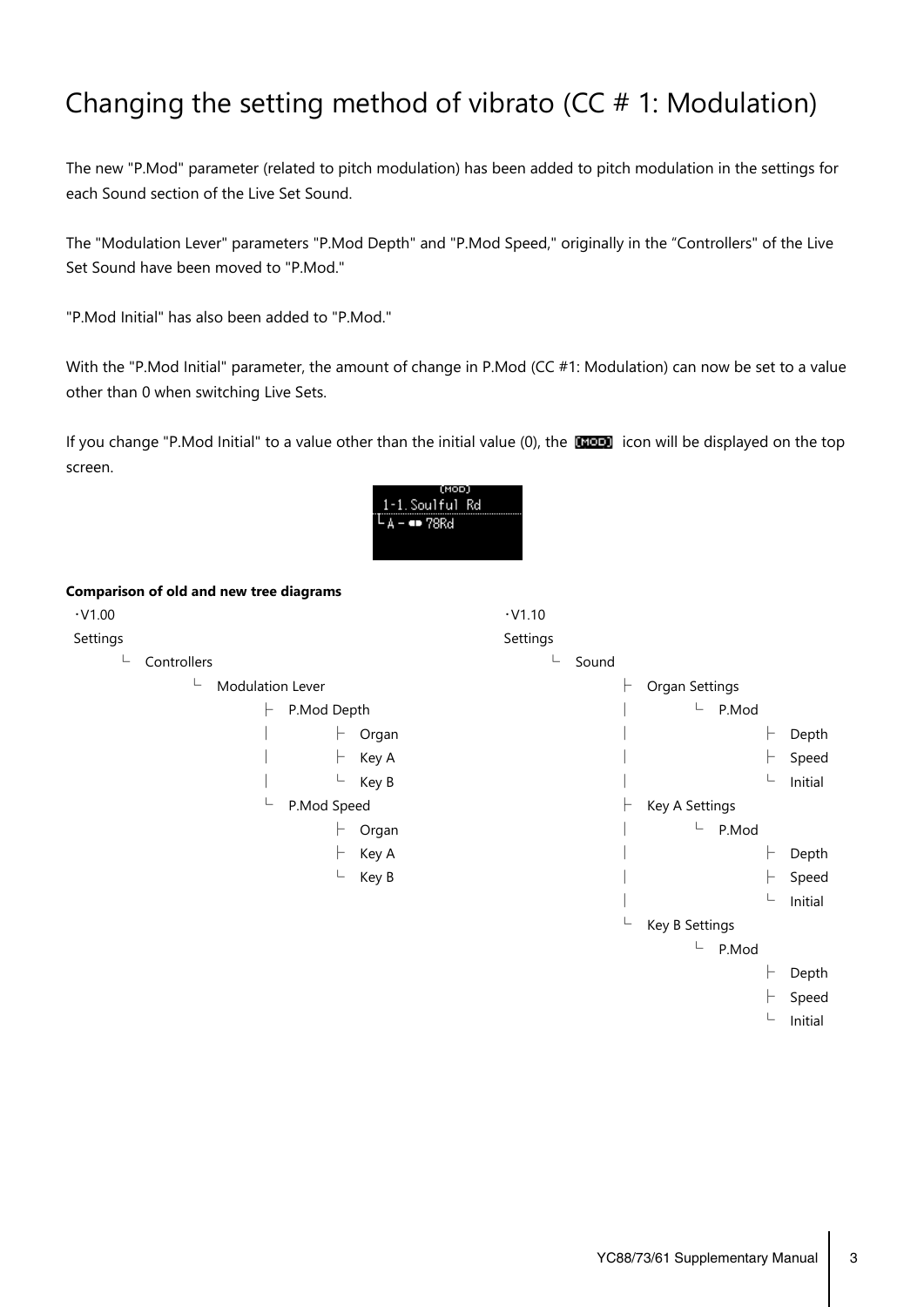# Improved operability

To call up the Voice list, press and hold or double-click the Voice select switch on the top screen.



When you press the [Enter] button on a screen showing a parameter value, the level in the hierarchy now returns to the previous one. This allows you to set other parameters continuously. Press and hold the [EXIT] button to return to the top screen.

### **NOTE**

When you are in the MENU screen, press the [MENU] button to return to the top screen. When you are in the SETTINGS screen, press the [SETTINGS] button to return to the top screen.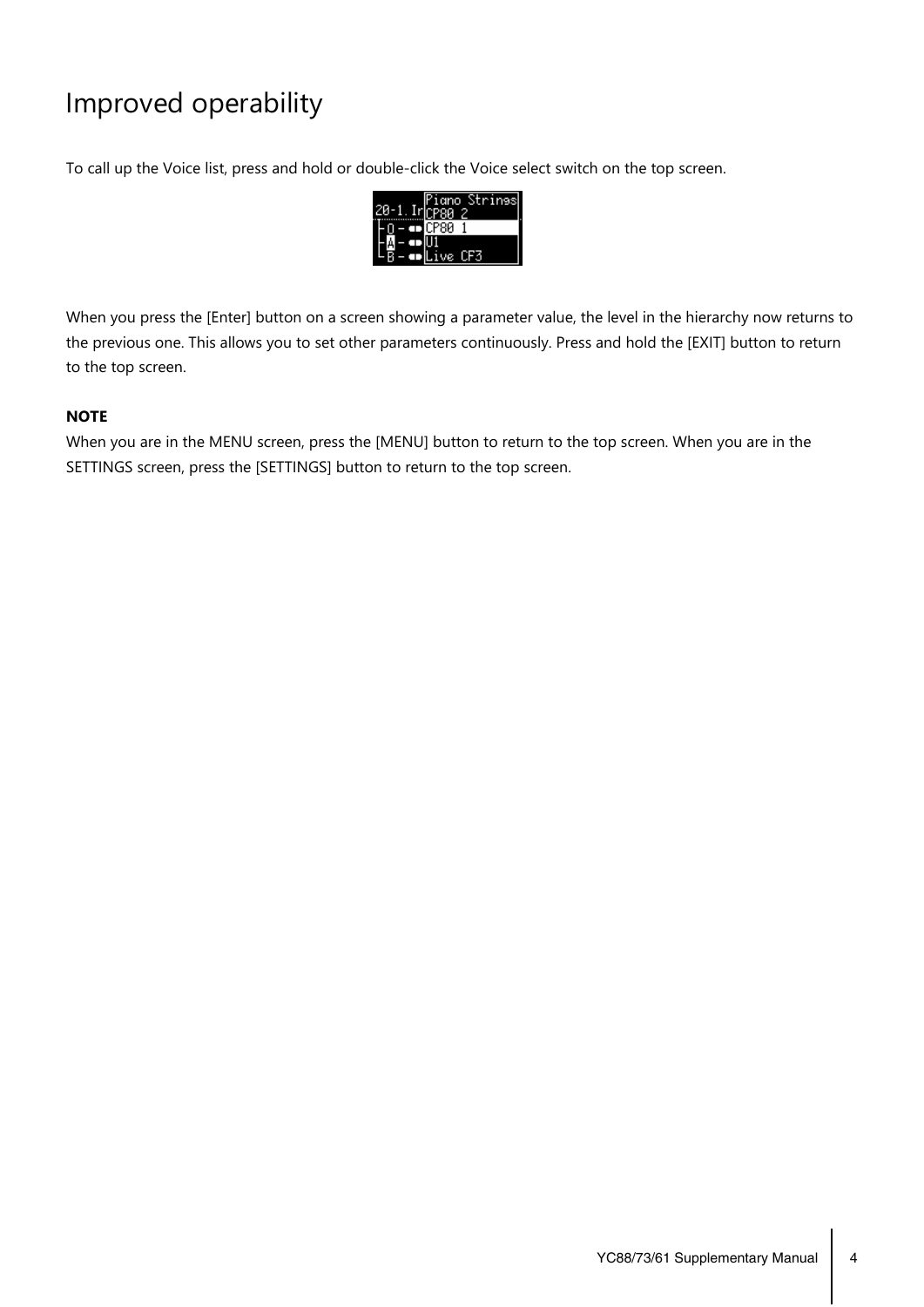# Live Set Sound List

### **V1.0**

### **YC88**

| Page                | $\mathsf{No}$            | Name              | <b>Split</b><br>Point | Section | <b>Voice Name</b> | MSB | LSB                     | ${\sf PC}$              |
|---------------------|--------------------------|-------------------|-----------------------|---------|-------------------|-----|-------------------------|-------------------------|
| $\overline{1}$      | $\mathbf{1}$             | Natural CFX       | G2                    | Organ   |                   | 63  | $\overline{0}$          | $\mathbf{1}$            |
|                     |                          |                   |                       | Key A   | <b>CFX</b>        |     |                         |                         |
|                     |                          |                   |                       | Key B   |                   |     |                         |                         |
| $\overline{1}$      |                          | 2 Soulful Rd      | G <sub>2</sub>        | Organ   |                   | 63  | $\mathbf 0$             | $\overline{2}$          |
|                     |                          |                   |                       | Key A   | 78Rd              |     |                         |                         |
|                     |                          |                   |                       | Key B   |                   |     |                         |                         |
| $\overline{1}$      |                          | 3 FM EP 1         | G2                    | Organ   |                   | 63  | $\mathbf 0$             | $\overline{3}$          |
|                     |                          |                   |                       |         | FM Piano DA       |     |                         |                         |
|                     |                          |                   |                       | Key A   |                   |     |                         |                         |
|                     |                          |                   |                       | Key B   |                   |     |                         |                         |
| $\overline{1}$      |                          | 4 FM Lead         | G2                    | Organ   |                   | 63  | $\overline{0}$          | $\overline{4}$          |
|                     |                          |                   |                       | Key A   | FM Syn Lead 2     |     |                         |                         |
|                     |                          |                   |                       | Key B   |                   |     |                         |                         |
| $\mathbf{1}$        | $5\phantom{.0}$          | Jazz Lead         | G2                    | Organ   | H1                | 63  | $\overline{0}$          | $\overline{5}$          |
|                     |                          |                   |                       | Key A   |                   |     |                         |                         |
|                     |                          |                   |                       | Key B   |                   |     |                         |                         |
| $\overline{1}$      |                          | 6 Rock Organ 1    | G2                    |         |                   | 63  | $\overline{0}$          | $6\overline{6}$         |
|                     |                          |                   |                       | Organ   | H2                |     |                         |                         |
|                     |                          |                   |                       | Key A   |                   |     |                         |                         |
|                     |                          |                   |                       | Key B   |                   |     |                         |                         |
| $\mathbf{1}$        | $\overline{7}$           | Gospel Shout!     | G2                    | Organ   | H1                | 63  | $\overline{\mathbf{0}}$ | $\overline{7}$          |
|                     |                          |                   |                       | Key A   |                   |     |                         |                         |
|                     |                          |                   |                       | Key B   |                   |     |                         |                         |
| $\overline{1}$      | $\overline{\mathbf{8}}$  | <b>Rex Direct</b> | G2                    | Organ   | F <sub>2</sub>    | 63  | $\pmb{0}$               | $\overline{\mathbf{8}}$ |
|                     |                          |                   |                       | Key A   |                   |     |                         |                         |
|                     |                          |                   |                       |         |                   |     |                         |                         |
| $\overline{2}$      | $\mathbf{1}$             | One Ear Upright   | G2                    | Key B   |                   | 63  | $\mathbf{1}$            | $\mathbf{1}$            |
|                     |                          |                   |                       | Organ   |                   |     |                         |                         |
|                     |                          |                   |                       | Key A   | U1                |     |                         |                         |
|                     |                          |                   |                       | Key B   |                   |     |                         |                         |
| $\overline{2}$      |                          | 2 67 Trem EP      | G2                    | Organ   |                   | 63  | $\mathbf{1}$            | $\overline{2}$          |
|                     |                          |                   |                       | Key A   | 67Rd Dark         |     |                         |                         |
|                     |                          |                   |                       | Key B   |                   |     |                         |                         |
| $\overline{2}$      |                          | 3 80s Piano Layer | G2                    | Organ   |                   | 63  | $\mathbf{1}$            | $\overline{3}$          |
|                     |                          |                   |                       | Key A   | <b>CFX</b>        |     |                         |                         |
|                     |                          |                   |                       | Key B   | FM The EP         |     |                         |                         |
| $\overline{2}$      |                          | 4 Fat OB Brass    | G2                    | Organ   |                   | 63  | $\mathbf{1}$            | $\overline{4}$          |
|                     |                          |                   |                       |         |                   |     |                         |                         |
|                     |                          |                   |                       | Key A   | OB Brass 1        |     |                         |                         |
|                     |                          |                   |                       | Key B   | OB Brass 2        |     |                         |                         |
| $\overline{2}$      |                          | 5 Jazz Swish      | G <sub>2</sub>        | Organ   | H1                | 63  | $\mathbf{1}$            | 5                       |
|                     |                          |                   |                       | Key A   |                   |     |                         |                         |
|                     |                          |                   |                       | Key B   |                   |     |                         |                         |
| $\overline{2}$      |                          | 6 Prog 1          | G2                    | Organ   | H2                | 63  | $\mathbf{1}$            | $6\overline{6}$         |
|                     |                          |                   |                       | Key A   |                   |     |                         |                         |
|                     |                          |                   |                       |         |                   |     |                         |                         |
| $\overline{2}$      |                          | 7 Gospel Worship  | G2                    | Key B   |                   | 63  | $\mathbf{1}$            | $\overline{7}$          |
|                     |                          |                   |                       | Organ   | H1                |     |                         |                         |
|                     |                          |                   |                       | Key A   |                   |     |                         |                         |
| $\overline{2}$      |                          | 8 Italian Organ 1 | G2                    | Key B   |                   | 63  | $\overline{1}$          | $\overline{\mathbf{8}}$ |
|                     |                          |                   |                       | Organ   | F3                |     |                         |                         |
|                     |                          |                   |                       | Key A   |                   |     |                         |                         |
|                     |                          |                   |                       | Key B   |                   |     |                         |                         |
| $\overline{\omega}$ |                          | 1 C7 w/Pad        | G2                    | Organ   |                   | 63  | $\overline{2}$          | $\overline{1}$          |
|                     |                          |                   |                       | Key A   | C7                |     |                         |                         |
| $\mathbf{3}$        |                          | 2 Wr Trem         | G2                    | Key B   | Analog Pad        | 63  | $\overline{2}$          | $\overline{2}$          |
|                     |                          |                   |                       | Organ   |                   |     |                         |                         |
|                     |                          |                   |                       | Key A   | Wr Bright         |     |                         |                         |
|                     |                          |                   |                       | Key B   |                   |     |                         |                         |
| $\overline{3}$      | $\overline{3}$           | FM EP+Pad 1       | G2                    | Organ   |                   | 63  | $\overline{2}$          | $\overline{3}$          |
|                     |                          |                   |                       | Key A   | FM The EP         |     |                         |                         |
|                     |                          |                   |                       | Key B   | Lite Strings      |     |                         |                         |
| $\mathbf{3}$        | $\overline{4}$           | Motion Pad        | G2                    |         |                   | 63  | $\overline{2}$          | $\overline{4}$          |
|                     |                          |                   |                       | Organ   |                   |     |                         |                         |
|                     |                          |                   |                       | Key A   | Mystic Pad        |     |                         |                         |
|                     |                          |                   |                       | Key B   | Analog Pad        |     |                         |                         |
| $\mathbf{3}$        | $\overline{\phantom{a}}$ | Squabble          | G2                    | Organ   | H1                | 63  | $\overline{2}$          | $\overline{5}$          |
|                     |                          |                   |                       | Key A   |                   |     |                         |                         |
|                     |                          |                   |                       | Key B   |                   |     |                         |                         |
| 3                   | $6\overline{6}$          | Casino Fire       | G2                    | Organ   | H2                | 63  | $\overline{2}$          | 6                       |
|                     |                          |                   |                       | Key A   |                   |     |                         |                         |
|                     |                          |                   |                       | Key B   |                   |     |                         |                         |
|                     |                          |                   |                       |         |                   |     |                         |                         |

| Page | <b>No</b> | Name          | <b>Split</b><br>Point | <b>Section</b> | <b>Voice Name</b> | <b>MSB</b> | <b>LSB</b>     | <b>PC</b> |
|------|-----------|---------------|-----------------------|----------------|-------------------|------------|----------------|-----------|
| 3    | 7         | H Split Ld/Ba | G2                    | Organ          | H1                | 63         | $\overline{2}$ |           |
|      |           |               |                       | Key A          |                   |            |                |           |
|      |           |               |                       | Key B          |                   |            |                |           |
| 3    | 8         | Church        | G <sub>2</sub>        | Organ          | F <sub>1</sub>    | 63         | $\mathfrak{p}$ | 8         |
|      |           |               |                       | Key A          |                   |            |                |           |
|      |           |               |                       | Key B          |                   |            |                |           |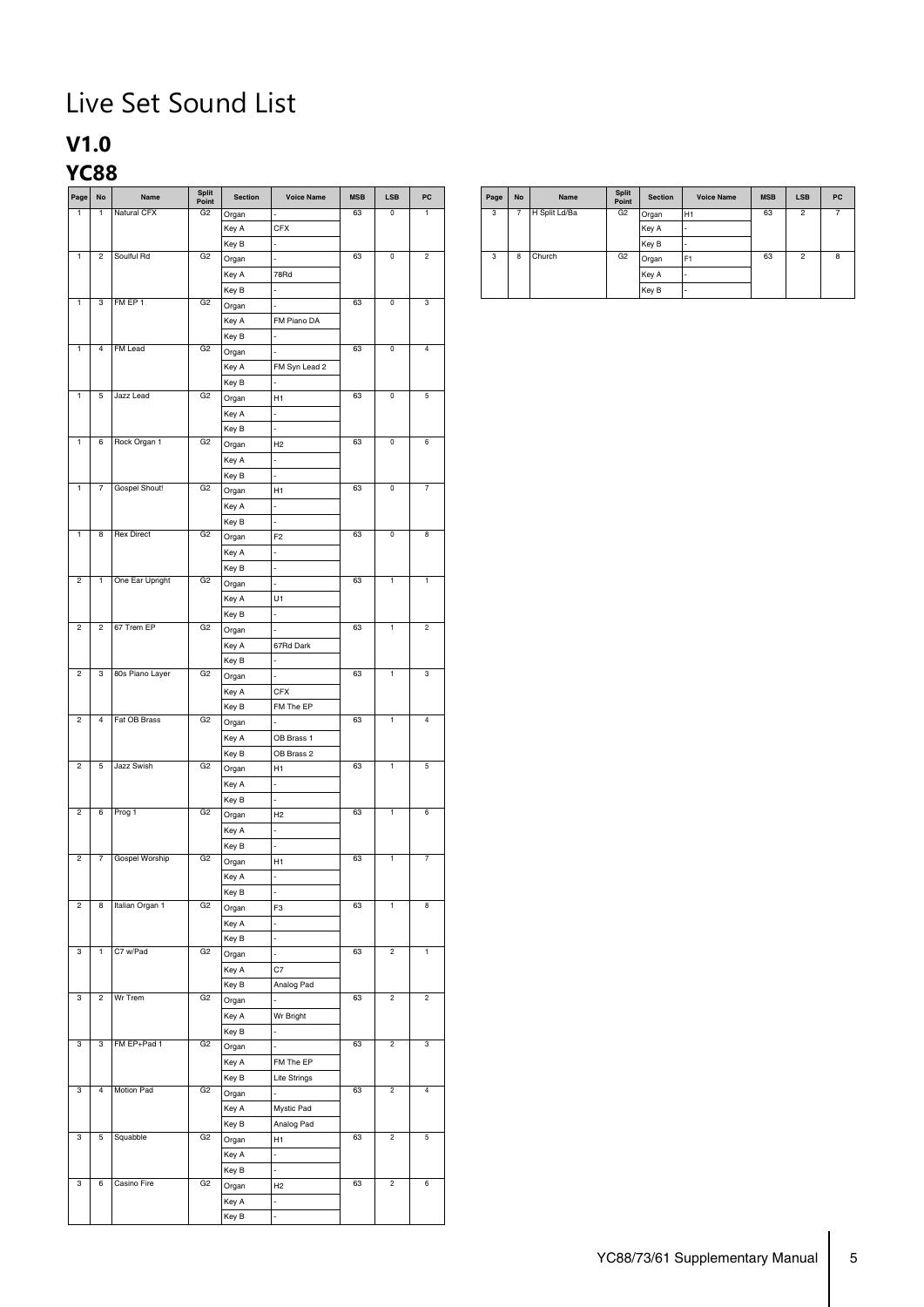# **V1.0**

### **YC73**

| Page           | $\mathsf{No}$           | Name              | Split<br>Point | Section | <b>Voice Name</b> | MSB | LSB                     | ${\sf PC}$              | Page         | $\mathsf{No}$           | Name          | Split<br>Point | Section | <b>Voice Name</b> | MSB | ${\sf LSB}$    | P |
|----------------|-------------------------|-------------------|----------------|---------|-------------------|-----|-------------------------|-------------------------|--------------|-------------------------|---------------|----------------|---------|-------------------|-----|----------------|---|
| 1              | $\mathbf{1}$            | Soulful Rd        | G2             | Organ   |                   | 63  | $\pmb{0}$               | $\mathbf{1}$            | 3            | 7                       | H Split Ld/Ba | G <sub>2</sub> | Organ   | H1                | 63  | $\overline{2}$ | ī |
|                |                         |                   |                | Key A   | 78Rd              |     |                         |                         |              |                         |               |                | Key A   |                   |     |                |   |
|                |                         |                   |                | Key B   |                   |     |                         |                         |              |                         |               |                | Key B   |                   |     |                |   |
| $\mathbf{1}$   | $\overline{2}$          | Natural CFX       | G2             | Organ   |                   | 63  | $\overline{0}$          | $\overline{2}$          | $\mathbf{3}$ | $\overline{\mathbf{8}}$ | Church        | G <sub>2</sub> | Organ   | F1                | 63  | $\overline{2}$ | ृ |
|                |                         |                   |                | Key A   | <b>CFX</b>        |     |                         |                         |              |                         |               |                | Key A   |                   |     |                |   |
|                |                         |                   |                |         |                   |     |                         |                         |              |                         |               |                |         |                   |     |                |   |
| $\mathbf{1}$   | $\overline{3}$          | FM EP 1           | G <sub>2</sub> | Key B   |                   | 63  | $\overline{0}$          | $\overline{3}$          |              |                         |               |                | Key B   |                   |     |                |   |
|                |                         |                   |                | Organ   |                   |     |                         |                         |              |                         |               |                |         |                   |     |                |   |
|                |                         |                   |                | Key A   | FM Piano DA       |     |                         |                         |              |                         |               |                |         |                   |     |                |   |
|                |                         |                   |                | Key B   |                   |     |                         |                         |              |                         |               |                |         |                   |     |                |   |
| $\mathbf{1}$   | $\overline{4}$          | FM Lead           | G2             | Organ   |                   | 63  | $\overline{\mathbf{0}}$ | $\overline{4}$          |              |                         |               |                |         |                   |     |                |   |
|                |                         |                   |                | Key A   | FM Syn Lead2      |     |                         |                         |              |                         |               |                |         |                   |     |                |   |
|                |                         |                   |                | Key B   |                   |     |                         |                         |              |                         |               |                |         |                   |     |                |   |
| $\mathbf{1}$   | $\overline{5}$          | Jazz Lead         | G2             | Organ   | H <sub>1</sub>    | 63  | $\overline{0}$          | $\overline{5}$          |              |                         |               |                |         |                   |     |                |   |
|                |                         |                   |                | Key A   |                   |     |                         |                         |              |                         |               |                |         |                   |     |                |   |
|                |                         |                   |                | Key B   |                   |     |                         |                         |              |                         |               |                |         |                   |     |                |   |
| $\mathbf{1}$   | $6\overline{6}$         | Rock Organ 1      | G2             | Organ   | H2                | 63  | $\overline{\mathbf{0}}$ | $6\overline{6}$         |              |                         |               |                |         |                   |     |                |   |
|                |                         |                   |                | Key A   |                   |     |                         |                         |              |                         |               |                |         |                   |     |                |   |
|                |                         |                   |                | Key B   |                   |     |                         |                         |              |                         |               |                |         |                   |     |                |   |
| $\mathbf{1}$   | $\overline{7}$          | Gospel Shout!     | G2             | Organ   | H <sub>1</sub>    | 63  | $\overline{\mathbf{0}}$ | $\overline{7}$          |              |                         |               |                |         |                   |     |                |   |
|                |                         |                   |                |         |                   |     |                         |                         |              |                         |               |                |         |                   |     |                |   |
|                |                         |                   |                | Key A   |                   |     |                         |                         |              |                         |               |                |         |                   |     |                |   |
| $\mathbf{1}$   | $\overline{\mathbf{8}}$ | <b>Rex Direct</b> | G2             | Key B   |                   | 63  | $\overline{\mathbf{0}}$ | $\overline{\mathbf{8}}$ |              |                         |               |                |         |                   |     |                |   |
|                |                         |                   |                | Organ   | F <sub>2</sub>    |     |                         |                         |              |                         |               |                |         |                   |     |                |   |
|                |                         |                   |                | Key A   |                   |     |                         |                         |              |                         |               |                |         |                   |     |                |   |
|                |                         |                   |                | Key B   |                   |     |                         |                         |              |                         |               |                |         |                   |     |                |   |
| $\overline{2}$ | $\mathbf{1}$            | 67 Trem EP        | G2             | Organ   |                   | 63  | $\overline{1}$          | $\overline{1}$          |              |                         |               |                |         |                   |     |                |   |
|                |                         |                   |                | Key A   | 67Rd Dark         |     |                         |                         |              |                         |               |                |         |                   |     |                |   |
|                |                         |                   |                | Key B   |                   |     |                         |                         |              |                         |               |                |         |                   |     |                |   |
| $\overline{2}$ | $\overline{c}$          | One Ear Upright   | G2             | Organ   |                   | 63  | $\mathbf{1}$            | $\overline{2}$          |              |                         |               |                |         |                   |     |                |   |
|                |                         |                   |                | Key A   | U1                |     |                         |                         |              |                         |               |                |         |                   |     |                |   |
|                |                         |                   |                | Key B   |                   |     |                         |                         |              |                         |               |                |         |                   |     |                |   |
| $\overline{2}$ | $\mathbf{3}$            | 80s Piano Layer   | G2             | Organ   |                   | 63  | $\mathbf{1}$            | $\mathbf{3}$            |              |                         |               |                |         |                   |     |                |   |
|                |                         |                   |                | Key A   | <b>CFX</b>        |     |                         |                         |              |                         |               |                |         |                   |     |                |   |
|                |                         |                   |                | Key B   | FM The EP         |     |                         |                         |              |                         |               |                |         |                   |     |                |   |
| $\overline{2}$ | $\overline{4}$          | Fat OB Brass      | G2             | Organ   |                   | 63  | $\mathbf{1}$            | $\overline{4}$          |              |                         |               |                |         |                   |     |                |   |
|                |                         |                   |                | Key A   | OB Brass 1        |     |                         |                         |              |                         |               |                |         |                   |     |                |   |
|                |                         |                   |                |         | OB Brass 2        |     |                         |                         |              |                         |               |                |         |                   |     |                |   |
| $\overline{2}$ | $5\phantom{.0}$         | Jazz Swish        | G <sub>2</sub> | Key B   | H1                | 63  | $\mathbf{1}$            | $\overline{5}$          |              |                         |               |                |         |                   |     |                |   |
|                |                         |                   |                | Organ   |                   |     |                         |                         |              |                         |               |                |         |                   |     |                |   |
|                |                         |                   |                | Key A   |                   |     |                         |                         |              |                         |               |                |         |                   |     |                |   |
| $\overline{2}$ |                         |                   | G2             | Key B   |                   | 63  | $\mathbf{1}$            |                         |              |                         |               |                |         |                   |     |                |   |
|                | $6\phantom{.0}$         | Prog 1            |                | Organ   | H2                |     |                         | $6\overline{6}$         |              |                         |               |                |         |                   |     |                |   |
|                |                         |                   |                | Key A   |                   |     |                         |                         |              |                         |               |                |         |                   |     |                |   |
|                |                         |                   |                | Key B   |                   |     |                         |                         |              |                         |               |                |         |                   |     |                |   |
| $\overline{2}$ | $\overline{7}$          | Gospel Worship    | G2             | Organ   | H <sub>1</sub>    | 63  | $\mathbf{1}$            | $\overline{7}$          |              |                         |               |                |         |                   |     |                |   |
|                |                         |                   |                | Key A   |                   |     |                         |                         |              |                         |               |                |         |                   |     |                |   |
|                |                         |                   |                | Key B   |                   |     |                         |                         |              |                         |               |                |         |                   |     |                |   |
| $\overline{2}$ | 8                       | Italian Organ 1   | G2             | Organ   | F <sub>3</sub>    | 63  | $\overline{1}$          | $\overline{\mathbf{8}}$ |              |                         |               |                |         |                   |     |                |   |
|                |                         |                   |                | Key A   |                   |     |                         |                         |              |                         |               |                |         |                   |     |                |   |
|                |                         |                   |                | Key B   |                   |     |                         |                         |              |                         |               |                |         |                   |     |                |   |
| $\overline{3}$ | $\mathbf{1}$            | Wr Trem           | G2             | Organ   |                   | 63  | $\overline{2}$          | $\overline{1}$          |              |                         |               |                |         |                   |     |                |   |
|                |                         |                   |                | Key A   | Wr Bright         |     |                         |                         |              |                         |               |                |         |                   |     |                |   |
|                |                         |                   |                | Key B   |                   |     |                         |                         |              |                         |               |                |         |                   |     |                |   |
| $\overline{3}$ | $\overline{2}$          | C7 w/Pad          | G2             | Organ   |                   | 63  | $\overline{2}$          | $\overline{2}$          |              |                         |               |                |         |                   |     |                |   |
|                |                         |                   |                | Key A   | C7                |     |                         |                         |              |                         |               |                |         |                   |     |                |   |
|                |                         |                   |                | Key B   | Analog Pad        |     |                         |                         |              |                         |               |                |         |                   |     |                |   |
| $\overline{3}$ | $\overline{3}$          | FM EP+Pad 1       | G2             | Organ   |                   | 63  | $\overline{2}$          | $\overline{3}$          |              |                         |               |                |         |                   |     |                |   |
|                |                         |                   |                |         | FM The EP         |     |                         |                         |              |                         |               |                |         |                   |     |                |   |
|                |                         |                   |                | Key A   |                   |     |                         |                         |              |                         |               |                |         |                   |     |                |   |
| $\overline{3}$ | $\overline{4}$          | Motion Pad        | G2             | Key B   | Lite Strings      | 63  | $\overline{2}$          | $\overline{4}$          |              |                         |               |                |         |                   |     |                |   |
|                |                         |                   |                | Organ   |                   |     |                         |                         |              |                         |               |                |         |                   |     |                |   |
|                |                         |                   |                | Key A   | Mystic Pad        |     |                         |                         |              |                         |               |                |         |                   |     |                |   |
|                |                         |                   |                | Key B   | Analog Pad        |     |                         |                         |              |                         |               |                |         |                   |     |                |   |
| 3              | $\overline{5}$          | Squabble          | G2             | Organ   | H1                | 63  | $\overline{2}$          | $\overline{5}$          |              |                         |               |                |         |                   |     |                |   |
|                |                         |                   |                | Key A   |                   |     |                         |                         |              |                         |               |                |         |                   |     |                |   |
|                |                         |                   |                | Key B   |                   |     |                         |                         |              |                         |               |                |         |                   |     |                |   |
| 3              | 6                       | Casino Fire       | G2             | Organ   | H2                | 63  | $\overline{c}$          | $\,6\,$                 |              |                         |               |                |         |                   |     |                |   |
|                |                         |                   |                | Key A   |                   |     |                         |                         |              |                         |               |                |         |                   |     |                |   |
|                |                         |                   |                | Key B   |                   |     |                         |                         |              |                         |               |                |         |                   |     |                |   |
|                |                         |                   |                |         |                   |     |                         |                         |              |                         |               |                |         |                   |     |                |   |

| Page | <b>No</b> | Name          | <b>Split</b><br>Point | <b>Section</b> | <b>Voice Name</b>        | <b>MSB</b> | <b>LSB</b>     | <b>PC</b> |
|------|-----------|---------------|-----------------------|----------------|--------------------------|------------|----------------|-----------|
| 3    |           | H Split Ld/Ba | G2                    | Organ          | H1                       | 63         | $\overline{2}$ |           |
|      |           |               |                       | Key A          | $\overline{\phantom{a}}$ |            |                |           |
|      |           |               |                       | Key B          | $\overline{\phantom{a}}$ |            |                |           |
| 3    | 8         | Church        | G2                    | Organ          | F <sub>1</sub>           | 63         | $\overline{2}$ | 8         |
|      |           |               |                       | Key A          | $\overline{\phantom{a}}$ |            |                |           |
|      |           |               |                       | Key B          | ۰                        |            |                |           |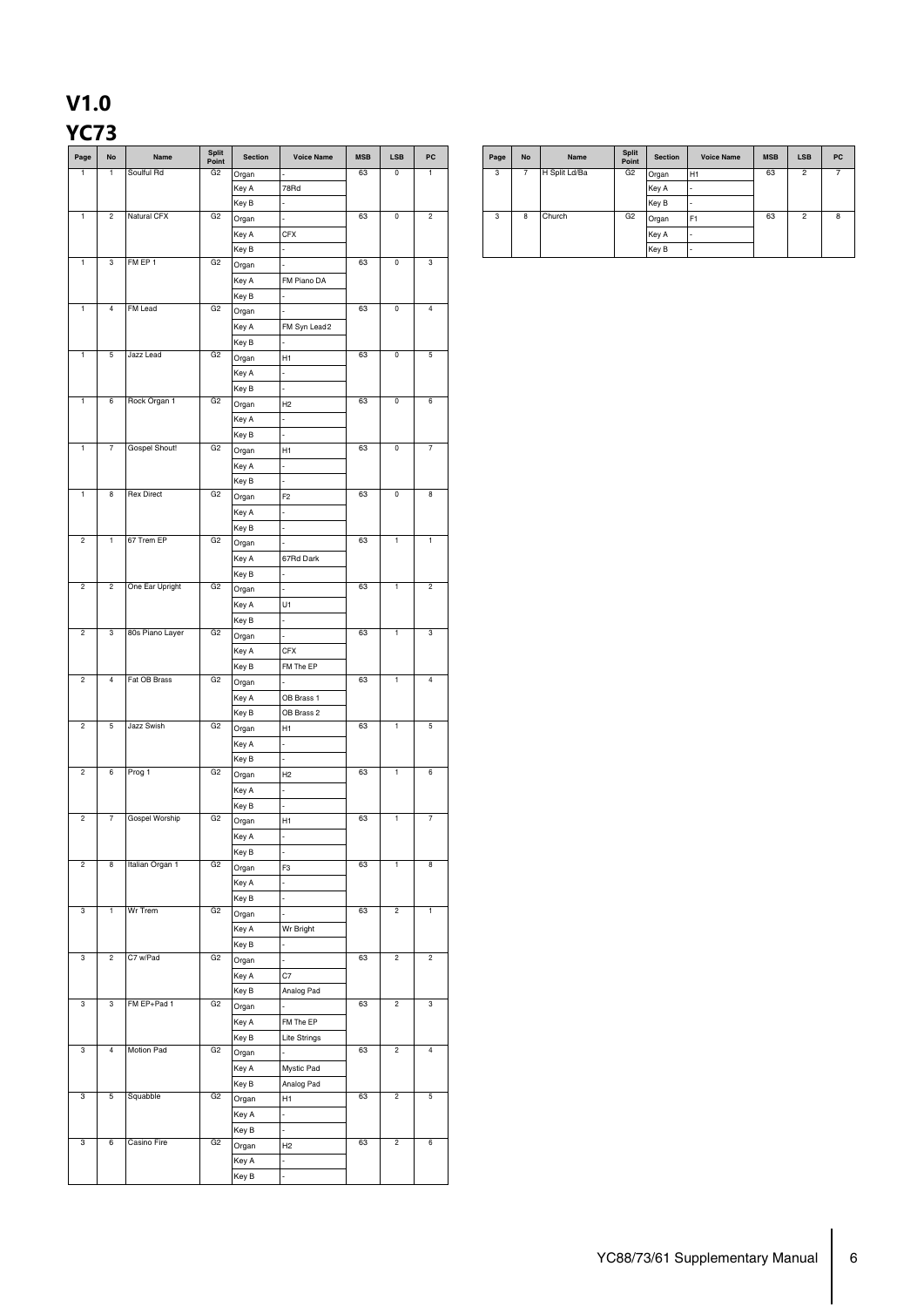### **V1.0 YC61**

|                |                 |                   | Split          |         |                   |     |                         |                          |
|----------------|-----------------|-------------------|----------------|---------|-------------------|-----|-------------------------|--------------------------|
| Page           | $\mathsf{No}$   | Name              | Point          | Section | <b>Voice Name</b> | MSB | LSB                     | $_{\sf PC}$              |
| $\overline{1}$ | $\mathbf{1}$    | Jazz Lead         | G2             | Organ   | H <sub>1</sub>    | 63  | $\overline{0}$          | $\mathbf{1}$             |
|                |                 |                   |                | Key A   |                   |     |                         |                          |
|                |                 |                   |                | Key B   |                   |     |                         |                          |
| $\overline{1}$ | $\overline{c}$  | Rock Organ 1      | G2             | Organ   | H <sub>2</sub>    | 63  | $\overline{\mathbf{0}}$ | $\overline{2}$           |
|                |                 |                   |                | Key A   |                   |     |                         |                          |
|                |                 |                   |                | Key B   |                   |     |                         |                          |
| $\overline{1}$ | 3               | Gospel Shout!     | G2             |         |                   | 63  | $\overline{0}$          | $\overline{3}$           |
|                |                 |                   |                | Organ   | H1                |     |                         |                          |
|                |                 |                   |                | Key A   |                   |     |                         |                          |
|                |                 |                   |                | Key B   |                   |     |                         |                          |
| $\overline{1}$ | $\overline{4}$  | <b>Rex Direct</b> | G2             | Organ   | F <sub>2</sub>    | 63  | $\mathbf 0$             | $\overline{4}$           |
|                |                 |                   |                | Key A   |                   |     |                         |                          |
|                |                 |                   |                | Key B   |                   |     |                         |                          |
| $\overline{1}$ | 5               | Soulful Rd        | G2             |         |                   | 63  | $\mathbf 0$             | $5\phantom{.0}$          |
|                |                 |                   |                | Organ   |                   |     |                         |                          |
|                |                 |                   |                | Key A   | 78Rd              |     |                         |                          |
|                |                 |                   |                | Key B   |                   |     |                         |                          |
| $\overline{1}$ | 6               | Natural CFX       | G2             | Organ   |                   | 63  | $\mathbf 0$             | 6                        |
|                |                 |                   |                | Key A   | <b>CFX</b>        |     |                         |                          |
|                |                 |                   |                | Key B   |                   |     |                         |                          |
| $\overline{1}$ | $\overline{7}$  | FM EP 1           | G2             | Organ   |                   | 63  | $\overline{0}$          | $\overline{7}$           |
|                |                 |                   |                | Key A   | FM Piano DA       |     |                         |                          |
|                |                 |                   |                | Key B   |                   |     |                         |                          |
|                |                 | <b>FM Lead</b>    | G <sub>2</sub> |         |                   | 63  | $\overline{\mathbf{0}}$ | $\overline{\mathbf{8}}$  |
| $\overline{1}$ | 8               |                   |                | Organ   |                   |     |                         |                          |
|                |                 |                   |                | Key A   | FM Syn Lead2      |     |                         |                          |
|                |                 |                   |                | Key B   |                   |     |                         |                          |
| $\overline{c}$ | $\mathbf{1}$    | Jazz Swish        | G <sub>2</sub> | Organ   | H1                | 63  | $\mathbf{1}$            | $\overline{1}$           |
|                |                 |                   |                | Key A   |                   |     |                         |                          |
|                |                 |                   |                | Key B   |                   |     |                         |                          |
| $\overline{2}$ | $\overline{2}$  | Prog 1            | G2             |         | H2                | 63  | $\overline{1}$          | $\overline{2}$           |
|                |                 |                   |                | Organ   |                   |     |                         |                          |
|                |                 |                   |                | Key A   |                   |     |                         |                          |
|                |                 |                   |                | Key B   |                   |     |                         |                          |
| $\overline{2}$ | 3               | Gospel Worship    | G2             | Organ   | H1                | 63  | $\overline{1}$          | $\overline{3}$           |
|                |                 |                   |                | Key A   |                   |     |                         |                          |
|                |                 |                   |                | Key B   |                   |     |                         |                          |
| $\overline{c}$ | $\overline{4}$  | Italian Organ 1   | G2             | Organ   | F <sub>3</sub>    | 63  | $\overline{1}$          | $\overline{4}$           |
|                |                 |                   |                | Key A   |                   |     |                         |                          |
|                |                 |                   |                | Key B   |                   |     |                         |                          |
| $\overline{c}$ | $\overline{5}$  | 67 Trem EP        | G2             |         |                   | 63  | $\overline{1}$          | $\overline{\phantom{a}}$ |
|                |                 |                   |                | Organ   |                   |     |                         |                          |
|                |                 |                   |                | Key A   | 67Rd Dark         |     |                         |                          |
|                |                 |                   |                | Key B   |                   |     |                         |                          |
| $\overline{c}$ | 6               | One Ear Upright   | G2             | Organ   |                   | 63  | $\overline{1}$          | $6\overline{6}$          |
|                |                 |                   |                | Key A   | U1                |     |                         |                          |
|                |                 |                   |                | Key B   |                   |     |                         |                          |
| $\overline{2}$ | $\overline{7}$  | 80s Piano Layer   | G2             | Organ   |                   | 63  | $\mathbf{1}$            | $\overline{7}$           |
|                |                 |                   |                | Key A   | <b>CFX</b>        |     |                         |                          |
|                |                 |                   |                | Key B   | FM The EP         |     |                         |                          |
| $\overline{2}$ | 8               | Fat OB Brass      | G2             |         |                   | 63  | $\mathbf{1}$            | $\overline{8}$           |
|                |                 |                   |                | Organ   |                   |     |                         |                          |
|                |                 |                   |                | Key A   | OB Brass 1        |     |                         |                          |
|                |                 |                   |                | Key B   | OB Brass 2        |     |                         |                          |
| $\mathbf{3}$   | $\mathbf{1}$    | Squabble          | G2             | Organ   | H1                | 63  | $\overline{2}$          | $\overline{1}$           |
|                |                 |                   |                | Key A   |                   |     |                         |                          |
|                |                 |                   |                | Key B   |                   |     |                         |                          |
| 3              | $\overline{2}$  | Casino Fire       | G2             | Organ   | H2                | 63  | $\overline{2}$          | $\overline{2}$           |
|                |                 |                   |                |         |                   |     |                         |                          |
|                |                 |                   |                | Key A   |                   |     |                         |                          |
|                |                 |                   |                | Key B   |                   |     |                         |                          |
| 3              | $\overline{3}$  | H Split Ld/Ba     | G2             | Organ   | H1                | 63  | $\overline{2}$          | $\overline{3}$           |
|                |                 |                   |                | Key A   |                   |     |                         |                          |
|                |                 |                   |                | Key B   |                   |     |                         |                          |
| $\mathbf{3}$   | $\overline{4}$  | Church            | G2             | Organ   | F <sub>1</sub>    | 63  | $\overline{2}$          | $\overline{4}$           |
|                |                 |                   |                | Key A   |                   |     |                         |                          |
|                |                 |                   |                | Key B   |                   |     |                         |                          |
| $\overline{3}$ | $\overline{5}$  | Wr Trem           | G2             |         |                   | 63  | $\overline{2}$          | $5\overline{)}$          |
|                |                 |                   |                | Organ   |                   |     |                         |                          |
|                |                 |                   |                | Key A   | Wr Bright         |     |                         |                          |
|                |                 |                   |                | Key B   |                   |     |                         |                          |
| $\overline{3}$ | $6\overline{6}$ | C7 w/Pad          | G2             | Organ   |                   | 63  | $\overline{2}$          | $6\overline{6}$          |
|                |                 |                   |                | Key A   | C7                |     |                         |                          |
|                |                 |                   |                | Key B   | Analog Pad        |     |                         |                          |
|                |                 |                   |                |         |                   |     |                         |                          |

| <b>Section</b> | <b>Voice Name</b> | <b>MSB</b> | <b>LSB</b> | <b>PC</b> | Page | <b>No</b> | Name              | <b>Split</b><br>Point | <b>Section</b> | <b>Voice Name</b>   | <b>MSB</b> | <b>LSB</b> | <b>PC</b> |
|----------------|-------------------|------------|------------|-----------|------|-----------|-------------------|-----------------------|----------------|---------------------|------------|------------|-----------|
| Organ          | H1                | 63         | O          |           | з    |           | FM EP+Pad 1       | G2                    | Organ          |                     | 63         | 2          |           |
| Key A          |                   |            |            |           |      |           |                   |                       | Key A          | FM The EP           |            |            |           |
| Key B          |                   |            |            |           |      |           |                   |                       | Key B          | <b>Lite Strings</b> |            |            |           |
| Organ          | H <sub>2</sub>    | 63         | u          | c         | з    | 8         | <b>Motion Pad</b> | G2                    | Organ          |                     | 63         | 2          | 8         |
| Key A          |                   |            |            |           |      |           |                   |                       | Key A          | Mystic Pad          |            |            |           |
| Key B          |                   |            |            |           |      |           |                   |                       | Key B          | Analog Pad          |            |            |           |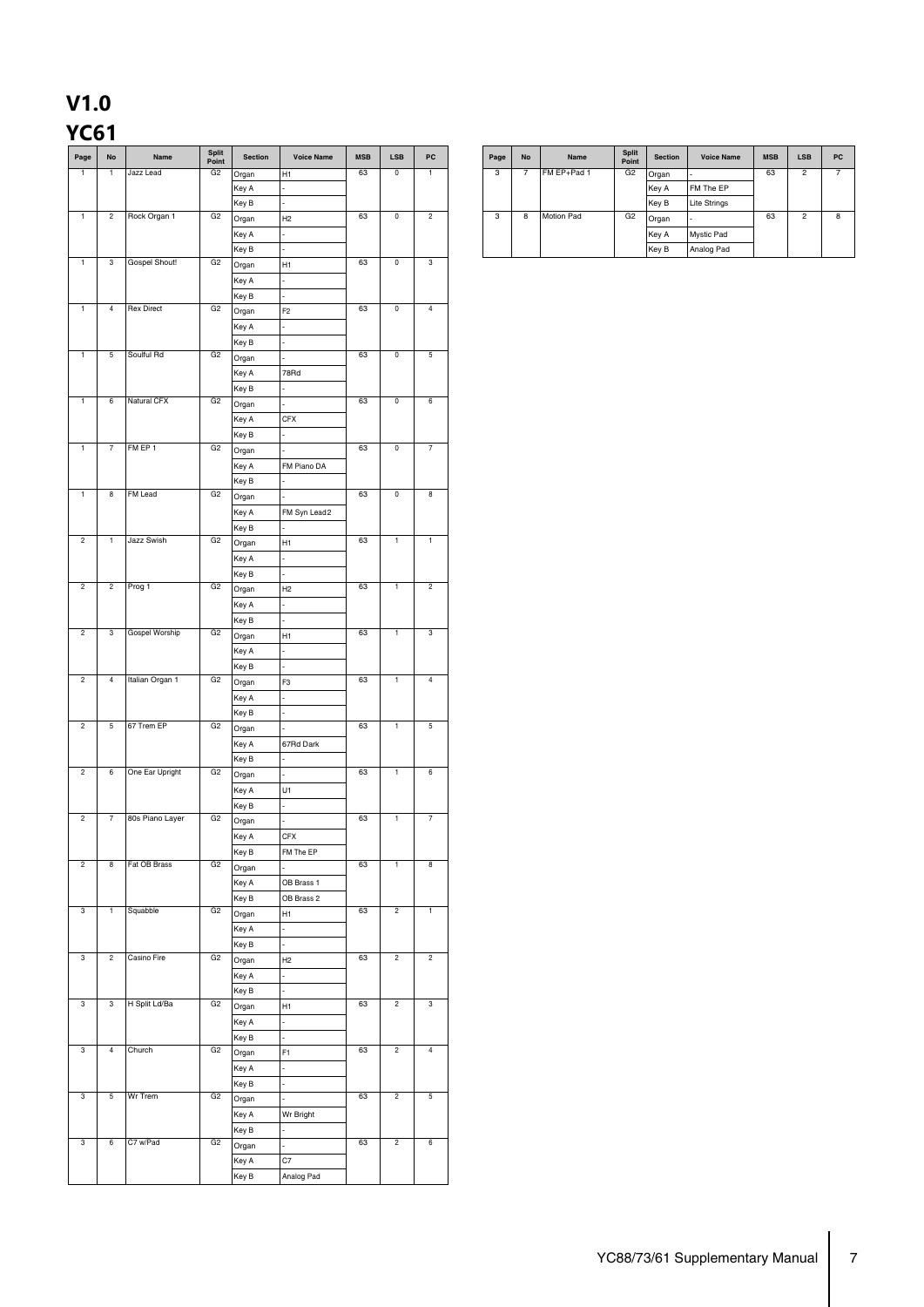### **V1.0 YC88/YC73/YC61**

| Page            | <b>No</b>      | Name                   | <b>Split</b><br>Point | Section | <b>Voice Name</b>   | <b>MSB</b> | <b>LSB</b>     | PC              |
|-----------------|----------------|------------------------|-----------------------|---------|---------------------|------------|----------------|-----------------|
| 4               | -1             | Clean Amp              | G <sub>2</sub>        | Organ   | H <sub>3</sub>      | 63         | 3              | $\mathbf{1}$    |
|                 |                |                        |                       | Key A   |                     |            |                |                 |
|                 |                |                        |                       | Key B   |                     |            |                |                 |
| $\overline{4}$  | $\overline{2}$ | H Split Ld/Chd         | C <sub>3</sub>        | Organ   | H1                  | 63         | 3              | $\overline{c}$  |
|                 |                |                        |                       | Key A   |                     |            |                |                 |
|                 |                |                        |                       |         |                     |            |                |                 |
|                 |                |                        |                       | Key B   |                     |            |                |                 |
| 4               | 3              | F1 Jazz                | G2                    | Organ   | F <sub>1</sub>      | 63         | 3              | 3               |
|                 |                |                        |                       | Key A   |                     |            |                |                 |
|                 |                |                        |                       | Key B   |                     |            |                |                 |
| $\overline{4}$  | 4              | <b>Rex Rotary</b>      | G <sub>2</sub>        | Organ   | F <sub>2</sub>      | 63         | 3              | $\overline{4}$  |
|                 |                |                        |                       | Key A   |                     |            |                |                 |
|                 |                |                        |                       |         |                     |            |                |                 |
|                 |                |                        |                       | Key B   |                     |            |                |                 |
| $\overline{4}$  | 5              | Rex Amp                | G <sub>2</sub>        | Organ   | F <sub>2</sub>      | 63         | 3              | 5               |
|                 |                |                        |                       | Key A   |                     |            |                |                 |
|                 |                |                        |                       | Key B   |                     |            |                |                 |
| $\overline{4}$  | 6              | Italian Organ 2        | G <sub>2</sub>        | Organ   | F <sub>3</sub>      | 63         | 3              | $\,6\,$         |
|                 |                |                        |                       | Key A   |                     |            |                |                 |
|                 |                |                        |                       | Key B   |                     |            |                |                 |
|                 |                |                        |                       |         |                     |            |                |                 |
| $\overline{4}$  | $\overline{7}$ | Italian Organ 3        | G2                    | Organ   | F <sub>3</sub>      | 63         | 3              | $\overline{7}$  |
|                 |                |                        |                       | Key A   |                     |            |                |                 |
|                 |                |                        |                       | Key B   |                     |            |                |                 |
| $\overline{4}$  | 8              | F <sub>2</sub> / RdBa  | G2                    | Organ   | F <sub>2</sub>      | 63         | $\mathbf{3}$   | 8               |
|                 |                |                        |                       | Key A   | 78Rd                |            |                |                 |
|                 |                |                        |                       | Key B   |                     |            |                |                 |
|                 |                |                        |                       |         |                     |            |                |                 |
| 5               | $\overline{1}$ | <b>CFX Bright</b>      | G2                    | Organ   |                     | 63         | $\overline{4}$ | $\mathbf{1}$    |
|                 |                |                        |                       | Key A   | <b>CFX</b>          |            |                |                 |
|                 |                |                        |                       | Key B   |                     |            |                |                 |
| $\overline{5}$  | $\overline{c}$ | C7                     | G2                    | Organ   |                     | 63         | $\overline{4}$ | $\overline{c}$  |
|                 |                |                        |                       | Key A   | C7                  |            |                |                 |
|                 |                |                        |                       | Key B   |                     |            |                |                 |
| $\overline{5}$  | $\mathbf{3}$   | 70's C7                | G2                    |         |                     | 63         | $\overline{4}$ | 3               |
|                 |                |                        |                       | Organ   |                     |            |                |                 |
|                 |                |                        |                       | Key A   | C7                  |            |                |                 |
|                 |                |                        |                       | Key B   |                     |            |                |                 |
| $\overline{5}$  | $\overline{4}$ | Showbiz Upright        | G2                    | Organ   |                     | 63         | $\overline{4}$ | $\overline{4}$  |
|                 |                |                        |                       | Key A   | U1                  |            |                |                 |
|                 |                |                        |                       | Key B   |                     |            |                |                 |
| $\overline{5}$  | $\overline{5}$ | AP+Strings             | G2                    | Organ   |                     | 63         | $\overline{4}$ | $\,$ 5 $\,$     |
|                 |                |                        |                       |         |                     |            |                |                 |
|                 |                |                        |                       | Key A   | <b>CFX</b>          |            |                |                 |
|                 |                |                        |                       | Key B   | <b>Fast Strings</b> |            |                |                 |
| $\overline{5}$  | 6              | <b>Bass Stays Home</b> | G2                    | Organ   |                     | 63         | $\overline{4}$ | 6               |
|                 |                |                        |                       | Key A   | <b>Upright Bass</b> |            |                |                 |
|                 |                |                        |                       | Key B   | C7                  |            |                |                 |
| $\overline{5}$  | $\overline{7}$ | 78Rd Chorus            | G <sub>2</sub>        | Organ   |                     | 63         | $\overline{4}$ | $\overline{7}$  |
|                 |                |                        |                       | Key A   |                     |            |                |                 |
|                 |                |                        |                       | Key B   | 78Rd                |            |                |                 |
|                 |                |                        |                       |         |                     |            |                |                 |
| $\overline{5}$  | 8              | 67Rd Overdrive         | G2                    | Organ   |                     | 63         | $\overline{4}$ | 8               |
|                 |                |                        |                       | Key A   | 67Rd Bright         |            |                |                 |
|                 |                |                        |                       | Key B   |                     |            |                |                 |
| $\,6\,$         | $\overline{1}$ | <b>Wr Dist</b>         | G <sub>2</sub>        | Organ   |                     | 63         | $\,$ 5 $\,$    | $\mathbf{1}$    |
|                 |                |                        |                       | Key A   | Wr Warm             |            |                |                 |
|                 |                |                        |                       | Key B   |                     |            |                |                 |
|                 |                |                        |                       |         |                     |            |                |                 |
| $\,6\,$         | $\overline{c}$ | FM EP 2                | G <sub>2</sub>        | Organ   |                     | 63         | $\overline{5}$ | $\overline{c}$  |
|                 |                |                        |                       | Key A   | FM The EP           |            |                |                 |
|                 |                |                        |                       | Key B   |                     |            |                |                 |
| $\,6\,$         | 3              | FM EP 3                | G <sub>2</sub>        | Organ   |                     | 63         | $\overline{5}$ | $\mathbf{3}$    |
|                 |                |                        |                       | Key A   | FM Pf's Heart       |            |                |                 |
|                 |                |                        |                       | Key B   |                     |            |                |                 |
|                 |                |                        |                       |         |                     |            |                |                 |
| $\,6\,$         | $\overline{4}$ | FM EP 4                | G <sub>2</sub>        | Organ   |                     | 63         | $\overline{5}$ | $\overline{4}$  |
|                 |                |                        |                       | Key A   | FM Urban EP         |            |                |                 |
|                 |                |                        |                       | Key B   | FM DX EP            |            |                |                 |
| $6\overline{6}$ | $\overline{5}$ | FM EP 5                | G2                    | Organ   |                     | 63         | 5              | $\overline{5}$  |
|                 |                |                        |                       | Key A   | FM The EP           |            |                |                 |
|                 |                |                        |                       |         |                     |            |                |                 |
|                 |                |                        |                       | Key B   | FM DX Road          |            |                |                 |
| 6               | 6              | Magic Piano            | G2                    | Organ   |                     | 63         | 5              | $6\overline{6}$ |
|                 |                |                        |                       | Key A   | 67Rd Dark           |            |                |                 |
|                 |                |                        |                       | Key B   | FM Pf's Heart       |            |                |                 |
|                 |                |                        |                       |         |                     |            |                |                 |

| <b>Section</b> | <b>Voice Name</b>   | <b>MSB</b> | <b>LSB</b>     | PC               | Page              | No             | Name                   | <b>Split</b><br>Point | <b>Section</b> | <b>Voice Name</b>  | <b>MSB</b> | <b>LSB</b>        | PC                      |
|----------------|---------------------|------------|----------------|------------------|-------------------|----------------|------------------------|-----------------------|----------------|--------------------|------------|-------------------|-------------------------|
| Organ          | H3                  | 63         | 3              | $\mathbf{1}$     | 6                 | 7              | 80s Soundtrack         | G <sub>2</sub>        | Organ          |                    | 63         | 5                 | 7                       |
| Key A          |                     |            |                |                  |                   |                |                        |                       | Key A          | 78Rd               |            |                   |                         |
| Key B          |                     |            |                |                  |                   |                |                        |                       | Key B          | Analog Pad         |            |                   |                         |
| Organ          | H1                  | 63         | 3              | $\overline{c}$   | 6                 | 8              | FM EP+Pad 2            | G <sub>2</sub>        | Organ          |                    | 63         | 5                 | 8                       |
| Key A          |                     |            |                |                  |                   |                |                        |                       | Key A          | FM Pf's Heart      |            |                   |                         |
| Key B          |                     |            |                |                  |                   |                |                        |                       | Key B          |                    |            |                   |                         |
| Organ          |                     | 63         | 3              | 3                | 7                 | $\mathbf{1}$   | Swell Backgrnd         | C <sub>3</sub>        |                | Analog Pad         | 63         | 6                 | 1                       |
|                | F <sub>1</sub>      |            |                |                  |                   |                |                        |                       | Organ          |                    |            |                   |                         |
| Key A          |                     |            |                |                  |                   |                |                        |                       | Key A          | FM Saw Pad         |            |                   |                         |
| Key B          |                     |            |                |                  |                   |                |                        |                       | Key B          | 67Rd Dark          |            |                   |                         |
| Organ          | F <sub>2</sub>      | 63         | 3              | 4                | 7                 | $\overline{c}$ | Bass and 73Rd          | G <sub>2</sub>        | Organ          |                    | 63         | 6                 | $\overline{\mathbf{c}}$ |
| Key A          |                     |            |                |                  |                   |                |                        |                       | Key A          | <b>Finger Bass</b> |            |                   |                         |
| Key B          |                     |            |                |                  |                   |                |                        |                       | Key B          | 73Rd               |            |                   |                         |
| Organ          | F <sub>2</sub>      | 63         | 3              | $\sqrt{5}$       | 7                 | $\mathbf{3}$   | Analog Pad             | G <sub>2</sub>        | Organ          |                    | 63         | 6                 | 3                       |
| Key A          |                     |            |                |                  |                   |                |                        |                       | Key A          | Analog Pad         |            |                   |                         |
| Key B          |                     |            |                |                  |                   |                |                        |                       | Key B          | Noble Pad          |            |                   |                         |
| Organ          |                     | 63         | 3              | 6                | 7                 | 4              | Fat Pad                | G <sub>2</sub>        |                |                    | 63         | 6                 | 4                       |
| Key A          | F3                  |            |                |                  |                   |                |                        |                       | Organ          |                    |            |                   |                         |
|                |                     |            |                |                  |                   |                |                        |                       | Key A          | JP Strings         |            |                   |                         |
| Key B          |                     |            |                |                  |                   |                |                        |                       | Key B          | Analog Pad         |            |                   |                         |
| Organ          | F3                  | 63         | 3              | $\boldsymbol{7}$ | 7                 | 5              | Massive FM             | G <sub>2</sub>        | Organ          |                    | 63         | 6                 | 5                       |
| Key A          |                     |            |                |                  |                   |                |                        |                       | Key A          | FM Saw Pad         |            |                   |                         |
| Key B          |                     |            |                |                  |                   |                |                        |                       | Key B          | FM BellSquare      |            |                   |                         |
| Organ          | F <sub>2</sub>      | 63         | 3              | 8                | 7                 | 6              | Smooth Strings         | G <sub>2</sub>        | Organ          |                    | 63         | 6                 | 6                       |
| Key A          | 78Rd                |            |                |                  |                   |                |                        |                       | Key A          | FM Syn Str         |            |                   |                         |
| Key B          |                     |            |                |                  |                   |                |                        |                       | Key B          | JP Strings         |            |                   |                         |
| Organ          |                     | 63         | 4              | 1                | 7                 | 7              | <b>Stringy Octaves</b> | G <sub>2</sub>        | Organ          |                    | 63         | 6                 | 7                       |
| Key A          |                     |            |                |                  |                   |                |                        |                       |                |                    |            |                   |                         |
|                | <b>CFX</b>          |            |                |                  |                   |                |                        |                       | Key A          | Oct Syn Str        |            |                   |                         |
| Key B          |                     |            |                |                  |                   |                |                        |                       | Key B          | Unison Str         |            |                   |                         |
| Organ          |                     | 63         | $\overline{4}$ | $\sqrt{2}$       | $\scriptstyle{7}$ | 8              | Synth Brass            | G <sub>2</sub>        | Organ          |                    | 63         | 6                 | 8                       |
| Key A          | C7                  |            |                |                  |                   |                |                        |                       | Key A          | Synth Brass1       |            |                   |                         |
| Key B          |                     |            |                |                  |                   |                |                        |                       | Key B          | Synth Brass 4      |            |                   |                         |
| Organ          |                     | 63         | $\overline{4}$ | 3                | 8                 | 1              | Analog Lead            | G <sub>2</sub>        | Organ          |                    | 63         | $\scriptstyle{7}$ | $\mathbf{1}$            |
| Key A          | C7                  |            |                |                  |                   |                |                        |                       | Key A          | Classic Mini       |            |                   |                         |
| Key B          |                     |            |                |                  |                   |                |                        |                       | Key B          |                    |            |                   |                         |
| Organ          |                     | 63         | $\overline{4}$ | $\overline{4}$   | 8                 | $\overline{2}$ | <b>Expressive Lead</b> | G <sub>2</sub>        | Organ          |                    | 63         | $\overline{7}$    | $\overline{c}$          |
| Key A          |                     |            |                |                  |                   |                |                        |                       |                |                    |            |                   |                         |
|                | U1                  |            |                |                  |                   |                |                        |                       | Key A          | Sine Lead          |            |                   |                         |
| Key B          |                     |            |                |                  |                   |                |                        |                       | Key B          | Classic Mini       |            |                   |                         |
| Organ          |                     | 63         | $\overline{4}$ | 5                | 8                 | 3              | Monster Lead           | G <sub>2</sub>        | Organ          |                    | 63         | $\overline{7}$    | 3                       |
| Key A          | <b>CFX</b>          |            |                |                  |                   |                |                        |                       | Key A          | FM SynLead1        |            |                   |                         |
| Key B          | <b>Fast Strings</b> |            |                |                  |                   |                |                        |                       | Key B          | FM SynLead2        |            |                   |                         |
| Organ          |                     | 63         | $\overline{4}$ | 6                | 8                 | 4              | Ep/Lead Split 1        | G <sub>2</sub>        | Organ          |                    | 63         | $\overline{7}$    | $\overline{4}$          |
| Key A          | Upright Bass        |            |                |                  |                   |                |                        |                       | Key A          | 73Rd               |            |                   |                         |
| Key B          | C7                  |            |                |                  |                   |                |                        |                       | Key B          | Soft Square        |            |                   |                         |
| Organ          |                     | 63         | $\overline{4}$ | 7                | 8                 | 5              | Ep/Lead Split 2        | G <sub>2</sub>        | Organ          |                    | 63         | 7                 | 5                       |
| Key A          | 78Rd                |            |                |                  |                   |                |                        |                       | Key A          | FM DX EP           |            |                   |                         |
| Key B          |                     |            |                |                  |                   |                |                        |                       |                |                    |            |                   |                         |
| Organ          |                     | 63         | $\overline{4}$ | 8                | 8                 | 6              | Pad/Lead               | G <sub>2</sub>        | Key B          | Mini Lead          | 63         | 7                 | 6                       |
|                |                     |            |                |                  |                   |                |                        |                       | Organ          |                    |            |                   |                         |
| Key A          | 67Rd Bright         |            |                |                  |                   |                |                        |                       | Key A          | Analog Pad         |            |                   |                         |
| Key B          |                     |            |                |                  |                   |                |                        |                       | Key B          | Funky Mini         |            |                   |                         |
| Organ          |                     | 63         | 5              | $\mathbf{1}$     | 8                 | 7              | Icy Split              | C <sub>3</sub>        | Organ          |                    | 63         | 7                 | 7                       |
| Key A          | Wr Warm             |            |                |                  |                   |                |                        |                       | Key A          | Digi Pad           |            |                   |                         |
| Key B          |                     |            |                |                  |                   |                |                        |                       | Key B          | Mini Lead          |            |                   |                         |
| Organ          |                     | 63         | 5              | $\overline{2}$   | 8                 | 8              | <b>Sticky Bass</b>     | G <sub>2</sub>        | Organ          |                    | 63         | 7                 | 8                       |
| Key A          | FM The EP           |            |                |                  |                   |                |                        |                       | Key A          | 1o1 Bass           |            |                   |                         |
| Key B          |                     |            |                |                  |                   |                |                        |                       | Key B          | Analog Bass        |            |                   |                         |
| Organ          |                     | 63         | 5              | 3                | 9                 | $\mathbf{1}$   | Aggressive Bass        | G <sub>2</sub>        |                |                    | 63         | 8                 | $\mathbf{1}$            |
|                |                     |            |                |                  |                   |                |                        |                       | Organ          |                    |            |                   |                         |
| Key A          | FM Pf's Heart       |            |                |                  |                   |                |                        |                       | Key A          | 1o1 Bass           |            |                   |                         |
| Key B          |                     |            |                |                  |                   |                |                        |                       | Key B          | Analog Bass        |            |                   |                         |
| Organ          |                     | 63         | 5              | 4                | 9                 | $\overline{c}$ | Dual Bass              | G <sub>2</sub>        | Organ          |                    | 63         | 8                 | $\overline{c}$          |
| Key A          | FM Urban EP         |            |                |                  |                   |                |                        |                       | Key A          | FM Saw Pad         |            |                   |                         |
| Key B          | FM DX EP            |            |                |                  |                   |                |                        |                       | Key B          | <b>Unison Bass</b> |            |                   |                         |
| Organ          |                     | 63         | $\,$ 5 $\,$    | 5                | 9                 | 3              | FM Harmonic Ba         | G <sub>2</sub>        | Organ          |                    | 63         | 8                 | 3                       |
| Key A          | FM The EP           |            |                |                  |                   |                |                        |                       | Key A          | Mini Sub Bass      |            |                   |                         |
| Key B          | FM DX Road          |            |                |                  |                   |                |                        |                       | Key B          | FM Tear Bass       |            |                   |                         |
|                |                     | 63         | $\,$ 5 $\,$    | 6                | 9                 | $\overline{4}$ | Syn Bell 1             | G <sub>2</sub>        |                |                    | 63         | 8                 | $\overline{4}$          |
| Organ          |                     |            |                |                  |                   |                |                        |                       | Organ          |                    |            |                   |                         |
| Key A          | 67Rd Dark           |            |                |                  |                   |                |                        |                       | Key A          | Heaven Bell        |            |                   |                         |
| Key B          | FM Pf's Heart       |            |                |                  |                   |                |                        |                       | Organ          |                    |            |                   |                         |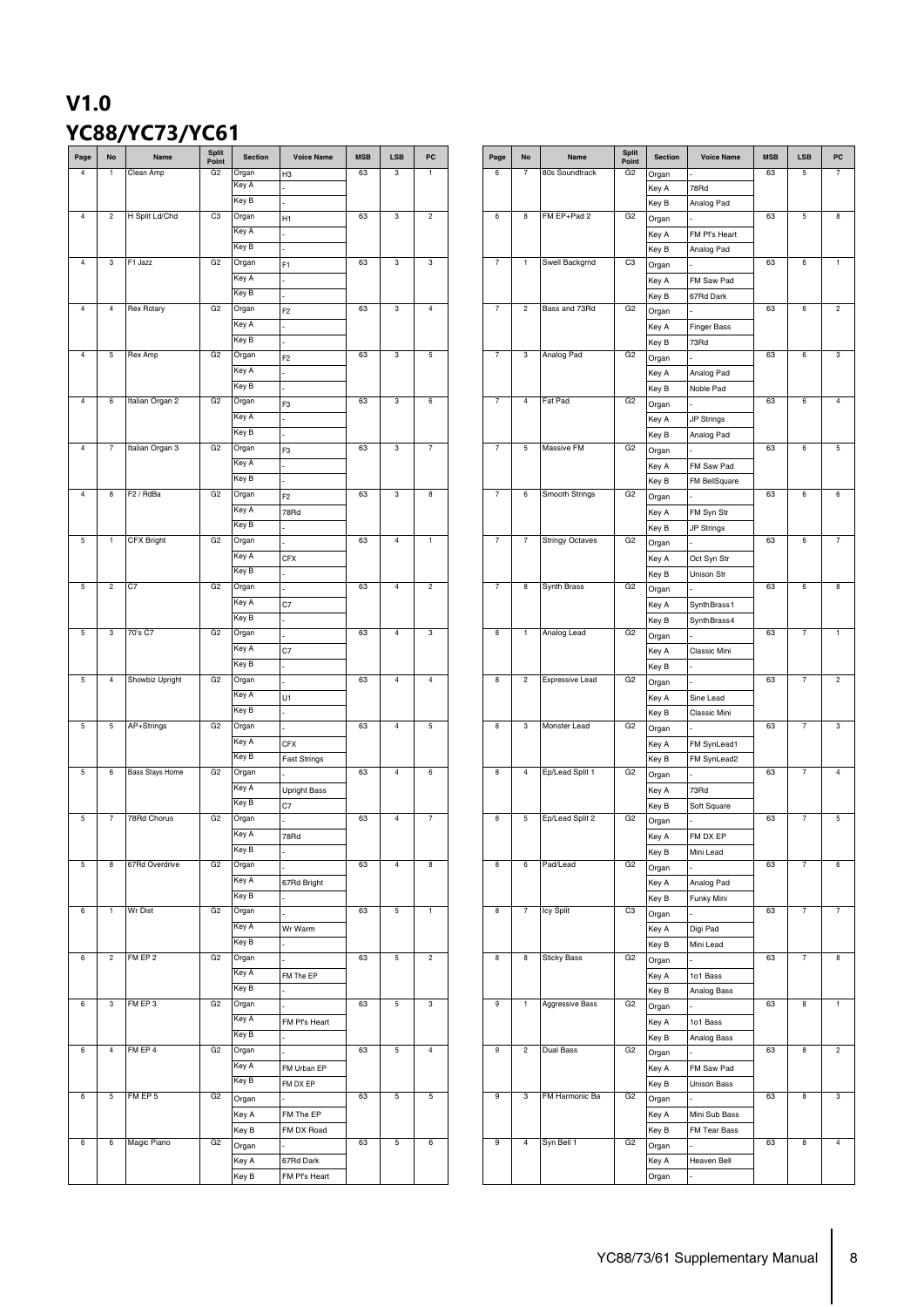| Page | <b>No</b>               | <b>Name</b>            | <b>Split</b><br>Point | <b>Section</b><br><b>Voice Name</b> |                     | <b>MSB</b> | LSB | PC             |
|------|-------------------------|------------------------|-----------------------|-------------------------------------|---------------------|------------|-----|----------------|
| 9    | 5                       | Syn Bell 2             | G <sub>2</sub>        | Organ                               |                     | 63         | 8   | 5              |
|      |                         |                        |                       | Key A                               | Far Away FM         |            |     |                |
|      |                         |                        |                       | Key B                               |                     |            |     |                |
| 9    | 6                       | Concerto Goldo         | G <sub>2</sub>        | Organ                               |                     | 63         | 8   | 6              |
|      |                         |                        |                       | Key A                               | <b>Slow Strings</b> |            |     |                |
|      |                         |                        |                       | Key B                               | Violin              |            |     |                |
| 9    | $\overline{7}$          | <b>String Ensemble</b> | G <sub>2</sub>        | Organ                               |                     | 63         | 8   | 7              |
|      |                         |                        |                       | Key A                               | <b>Fast Strings</b> |            |     |                |
|      |                         |                        |                       | Key B                               | Violin              |            |     |                |
| 9    | $\overline{\mathbf{a}}$ | <b>Big Fanfare</b>     | G <sub>2</sub>        | Organ                               |                     | 63         | 8   | 8              |
|      |                         |                        |                       | Key A                               | Marcato Str         |            |     |                |
|      |                         |                        |                       | Key B                               | Brass 3             |            |     |                |
| 10   | $\overline{1}$          | Classic Gt.            | G <sub>2</sub>        | Organ                               |                     | 63         | 9   | 1              |
|      |                         |                        |                       | Key A                               | Classic Gt          |            |     |                |
|      |                         |                        |                       | Key B                               | J                   |            |     |                |
| 10   | $\overline{2}$          | Steel Gt.              | G <sub>2</sub>        | Organ                               | $\overline{a}$      | 63         | 9   | $\overline{2}$ |
|      |                         |                        |                       | Key A                               | Steel Gt            |            |     |                |
|      |                         |                        |                       | Key B                               |                     |            |     |                |
| 10   | $\overline{\mathbf{3}}$ | Clean Gt.              | G <sub>2</sub>        | Organ                               |                     | 63         | 9   | 3              |
|      |                         |                        |                       | Key A                               | Clean Gt 1          |            |     |                |
|      |                         |                        |                       | Key B                               |                     |            |     |                |
| 10   | $\overline{4}$          | <b>Brass Section</b>   | G <sub>2</sub>        | Organ                               |                     | 63         | 9   | $\overline{4}$ |
|      |                         |                        |                       | Key A                               | Brass 1             |            |     |                |
|      |                         |                        |                       | Key B                               |                     |            |     |                |
| 10   | 5                       | Brass w/Sax            | G <sub>2</sub>        | Organ                               |                     | 63         | 9   | 5              |
|      |                         |                        |                       | Key A                               | Brass 1             |            |     |                |
|      |                         |                        |                       | Key B                               | Brass 2             |            |     |                |
| 10   | 6                       | <b>Upright Bass</b>    | G <sub>2</sub>        | Organ                               |                     | 63         | 9   | 6              |
|      |                         |                        |                       | Key A                               | <b>Upright Bass</b> |            |     |                |
|      |                         |                        |                       | Key B                               | ÷,                  |            |     |                |
| 10   | 7                       | <b>Fingered Bass</b>   | G <sub>2</sub>        | Organ                               |                     | 63         | 9   | 7              |
|      |                         |                        |                       | Key A                               | <b>Finger Bass</b>  |            |     |                |
|      |                         |                        |                       | Key B                               | L.                  |            |     |                |
| 10   | 8                       | Slap Bass              | G <sub>2</sub>        | Organ                               | $\overline{a}$      | 63         | 9   | 8              |
|      |                         |                        |                       | Key A                               | Slap Bass           |            |     |                |
|      |                         |                        |                       | Key B                               | L,                  |            |     |                |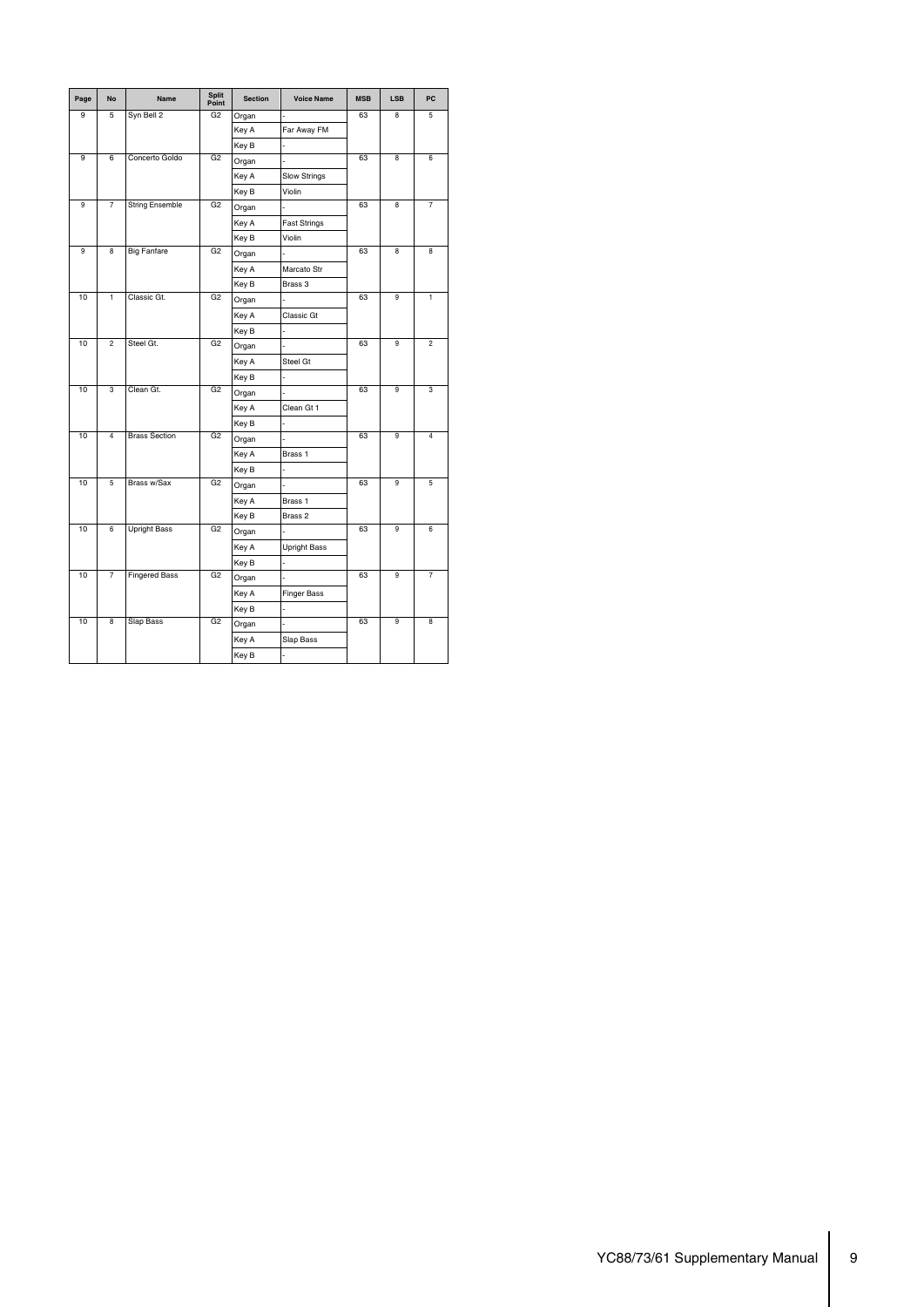### **Additional new Live Set Sounds YC88/YC73/YC61 V1.10**

| Page            | <b>No</b>                                               | <b>Name</b>            | Split<br>Point | <b>Section</b> | <b>Voice Name</b> | <b>MSB</b> | <b>LSB</b> | <b>PC</b>      |
|-----------------|---------------------------------------------------------|------------------------|----------------|----------------|-------------------|------------|------------|----------------|
| 11              | $\overline{1}$                                          | Nashville C3           | G2             | Organ          |                   | 63         | 10         | $\mathbf{1}$   |
|                 |                                                         |                        |                | Key A          | Nashville C3      |            |            |                |
|                 |                                                         |                        |                | Key B          |                   |            |            |                |
| $\overline{11}$ | $\overline{2}$                                          | Early 80s Layer        | G2             | Organ          |                   | 63         | 10         | $\overline{2}$ |
|                 |                                                         |                        |                | Key A          | Nashville C3      |            |            |                |
|                 |                                                         |                        |                | Key B          | 74Rd Stage        |            |            |                |
| 11              | $\overline{3}$                                          | Live CF3               | G <sub>2</sub> | Organ          |                   | 63         | 10         | $\overline{3}$ |
|                 |                                                         |                        |                | Key A          | Live CF3          |            |            |                |
|                 |                                                         |                        |                | Key B          |                   |            |            |                |
| $\overline{11}$ | $\overline{4}$                                          | BigCF+Pad              | G2             | Organ          |                   | 63         | 10         | $\overline{4}$ |
|                 |                                                         |                        |                | Key A          | Live CF3          |            |            |                |
|                 |                                                         |                        | G <sub>2</sub> | Key B          | Analog Pad        |            |            |                |
| $\overline{11}$ | $\overline{5}$                                          | 73Rd Studio            |                | Organ          |                   | 63         | 10         | $\overline{5}$ |
|                 |                                                         |                        |                | Key A          | 73Rd Studio       |            |            |                |
|                 |                                                         |                        |                | Key B          |                   |            |            |                |
| $\overline{11}$ | $\overline{6}$                                          | <b>Ballad Rd Layer</b> | G2             | Organ          |                   | 63         | 10         | 6              |
|                 |                                                         |                        |                | Key A          | 73Rd Studio       |            |            |                |
|                 |                                                         |                        |                | Key B          | FM Pf's Heart     |            |            |                |
| $\overline{11}$ | $\overline{7}$                                          | 74Rd Stage             | G <sub>2</sub> | Organ          |                   | 63         | 10         | $\overline{7}$ |
|                 |                                                         |                        |                | Key A          | 74Rd Stage        |            |            |                |
|                 | $\overline{11}$<br>$\overline{8}$<br><b>Rotating EP</b> |                        |                | Key B          |                   |            |            |                |
|                 |                                                         |                        | G <sub>2</sub> | Organ          |                   | 63         | 10         | $\overline{8}$ |
|                 |                                                         |                        |                | Key A          | 74Rd Stage        |            |            |                |
|                 |                                                         |                        |                | Key B          |                   |            |            |                |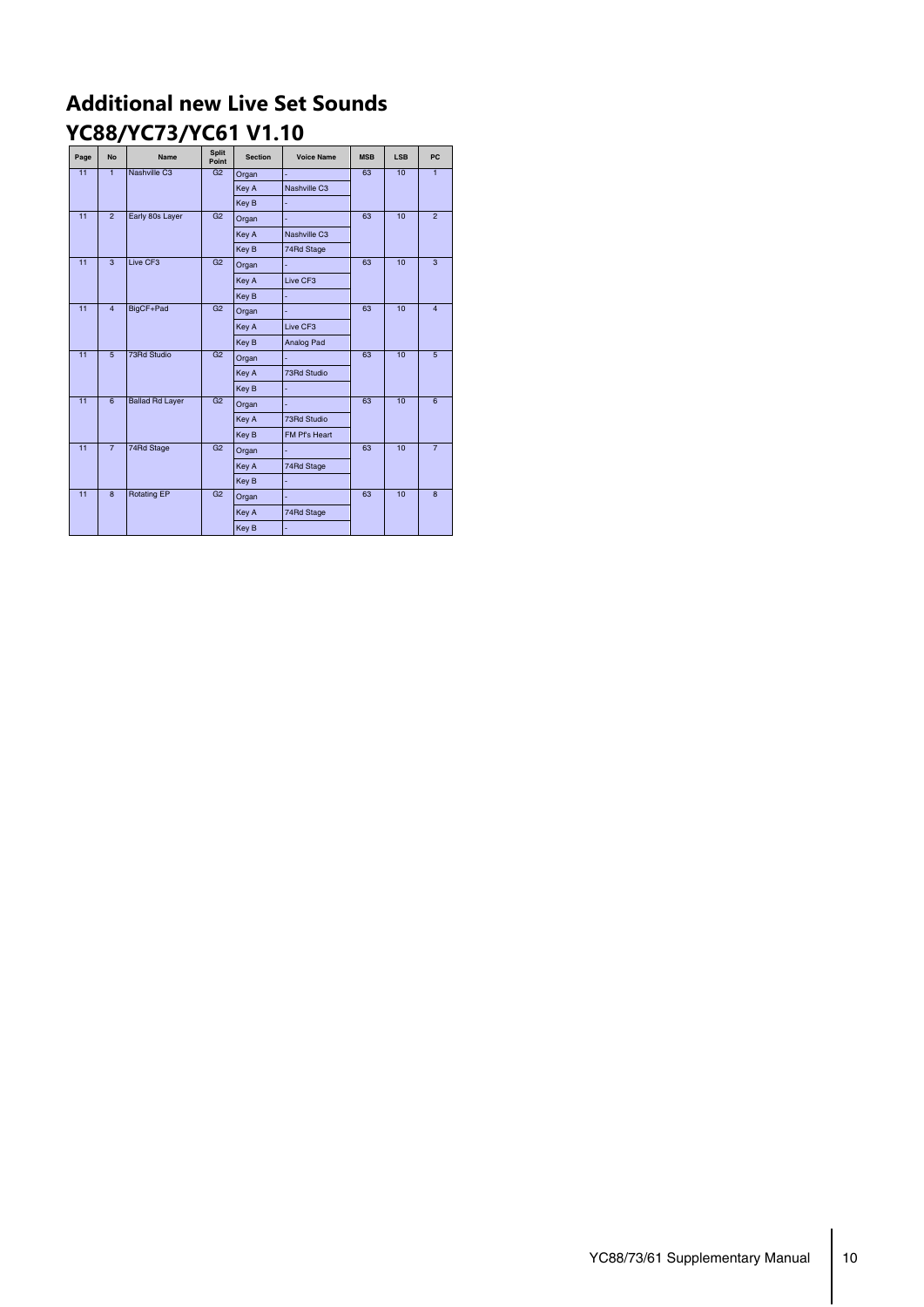# Voice List

## **V1.0 YC88/YC73/YC61**

| <b>Section</b> | Category | Sub          | No.                      | Name           | Parameter     |
|----------------|----------|--------------|--------------------------|----------------|---------------|
| Organ          |          | Category     | $\overline{a}$           | H1             | Value(*)<br>0 |
|                |          |              | $\overline{\phantom{a}}$ | H <sub>2</sub> | 1             |
|                |          |              | $\overline{\phantom{a}}$ | H <sub>3</sub> | 2             |
|                |          |              | $\overline{\phantom{a}}$ | F <sub>1</sub> | 3             |
|                |          |              | $\overline{\phantom{a}}$ | F <sub>2</sub> | 4             |
|                |          |              | $\overline{a}$           | F3             | 5             |
| Keys A/B       | Piano    | Grand        | 01                       | <b>CFX</b>     | 6             |
|                |          |              | 02                       | S700           | 7             |
|                |          |              | 03                       | C7             | 8             |
|                |          | Upright      | 06                       | U1             | 9             |
|                |          | СP           | 07                       | CP801          | 10            |
|                |          |              | 08                       | CP802          | 11            |
|                |          | Layer        | 09                       | Piano Strings  | 12            |
|                |          |              | 10                       | Piano Synth    | 13            |
|                | E.Piano  | Rd           | 01                       | 78Rd           | 14            |
|                |          |              | 02                       | 75Rd Funky     | 15            |
|                |          |              | 03                       | 73Rd           | 16            |
|                |          |              | 04                       | 67Rd Dark      | 17            |
|                |          |              | 05                       | 67Rd Bright    | 18            |
|                |          | Wr           | 08                       | Wr Warm        | 19            |
|                |          |              | 09                       | Wr Bright      | 20            |
|                |          |              | 10                       | Wr Wide        | 21            |
|                |          | Clavi        | 11                       | Clavi B        | 22            |
|                |          |              | 12                       | Clavi S        | 23            |
|                |          |              | 13                       | Harpsichord    | 24            |
|                |          | <b>FM</b>    | 14                       | FM Piano DA    | 25            |
|                |          |              | 15                       | FM DX Road     | 26            |
|                |          |              | 16                       | FM The EP      | 27            |
|                |          |              | 17                       | FM DX EP       | 28            |
|                |          |              | 18                       | FM Pf's Heart  | 29            |
|                |          |              | 19                       | FM Urban EP    | 30            |
|                |          |              | 20                       | FM PowerClavi  | 31            |
|                | Synth    | Pad          | 01                       | FM Saw Pad     | 32            |
|                |          |              | 02                       | Analog Pad     | 33            |
|                |          |              | 03                       | Dark Light     | 34            |
|                |          |              | 04                       | Digi Pad       | 35            |
|                |          |              | 05                       | Noble Pad      | 36            |
|                |          |              | 06                       | Pop Pad        | 37            |
|                |          |              | 07                       | Fat Saw        | 38            |
|                |          |              | 08                       | Angel Pad      | 39            |
|                |          |              | 09                       | FM BellSquare  | 40            |
|                |          |              | 10                       | FM Cloud Pad   | 41            |
|                |          |              | 11                       | FM Bow RM Pad  | 42            |
|                |          |              | 12                       | Itopia         | 43            |
|                |          |              | 13                       | Mystic Pad     | 44            |
|                |          |              | 14                       | Nowhere        | 45            |
|                |          |              | 15                       | FM Choir       | 46            |
|                |          |              | 16                       | Lite Strings   | 47            |
|                |          | Strings      | 17                       | JP Strings     | 48            |
|                |          |              | 18                       | FM Syn Str     | 49            |
|                |          |              | 19                       | Pop Syn Str    | 50            |
|                |          |              | 20                       | Unison Str     | 51            |
|                |          |              | 21                       | Oct Syn Str    | 52            |
|                |          | <b>Brass</b> | 22                       | Synth Brass 1  | 53            |
|                |          |              | 23                       | Synth Brass 2  | 54            |
|                |          |              | 24                       | Synth Brass 3  | 55            |
|                |          |              | 25                       | Synth Brass 4  | 56            |
|                |          |              | 26                       | OB Brass 1     | 57            |
|                |          |              | 27                       | OB Brass 2     | 58            |
|                |          |              | 28                       | OB Brass 3     | 59            |
|                |          |              | 29                       | FM Brass       | 60            |
|                |          |              | 30                       | FM Brass Ens   | 61            |
|                |          | Lead         | 31                       | FM Syn Lead 1  | 62            |
|                |          |              | 32                       | FM Syn Lead 2  | 63            |
|                |          |              | 33                       | Classic Mini   | 64            |

| <b>Section</b> | Category | Sub<br>Category | No.      | Name                             | Parameter<br>Value(*) |
|----------------|----------|-----------------|----------|----------------------------------|-----------------------|
| Keys A/B       | Synth    | Lead            | 34       | Mini Lead                        | 65                    |
|                |          |                 | 35       | Funky Mini                       | 66                    |
|                |          |                 | 36       | Sine Lead                        | 67                    |
|                |          |                 | 37       | Square Lead                      | 68                    |
|                |          |                 | 38       | Soft Square                      | 69                    |
|                |          |                 | 39       | Dirty Hook                       | 70                    |
|                |          |                 | 40       | Sync Saw Lead                    | 71                    |
|                |          |                 | 41       | Nu Mini                          | 72                    |
|                |          |                 | 42       | 5th Lead                         | 73                    |
|                |          | Bass            | 43       | Calliope Lead                    | 74                    |
|                |          |                 | 44       | Mini Sub Bass                    | 75                    |
|                |          |                 | 45<br>46 | Analog Bass<br>1o1 Bass          | 76<br>77              |
|                |          |                 | 47       | Synth Bass                       | 78                    |
|                |          |                 | 48       | FM Tear Bass                     | 79                    |
|                |          |                 | 49       | FM DX E.Bass                     | 80                    |
|                |          |                 | 50       | FM BoogieBass                    | 81                    |
|                |          |                 | 51       | FM SuperBass                     | 82                    |
|                |          |                 | 52       | <b>Unison Bass</b>               | 83                    |
|                |          |                 | 53       | FM Owl Bass                      | 84                    |
|                |          | ChromPerc       | 54       | FM Glocken                       | 85                    |
|                |          |                 | 55       | FM Far Away                      | 86                    |
|                |          |                 | 56       | Digi Bell                        | 87                    |
|                |          |                 | 57       | FM Brite Comp                    | 88                    |
|                |          |                 | 58       | Heaven Bell                      | 89                    |
|                |          |                 | 59       | FM Tblr Bells                    | 90                    |
|                | Others   | Strings         | 01       | <b>Slow Strings</b>              | 91                    |
|                |          |                 | 02       | Marcato Str                      | 92                    |
|                |          |                 | 03       | <b>Fast Strings</b>              | 93                    |
|                |          |                 | 04<br>05 | Tremolo Str                      | 94                    |
|                |          |                 | 06       | Pizzicato<br><b>Tape Strings</b> | 95<br>96              |
|                |          |                 | 07       | Violin                           | 97                    |
|                |          |                 | 08       | Cello                            | 98                    |
|                |          | Guitar          | 09       | Classic Gt                       | 99                    |
|                |          |                 | 10       | Steel Gt                         | 100                   |
|                |          |                 | 11       | 12Strings Gt                     | 101                   |
|                |          |                 | 12       | FM Jazz Gt                       | 102                   |
|                |          |                 | 13       | Clean Gt 1                       | 103                   |
|                |          |                 | 14       | Clean Gt 2                       | 104                   |
|                |          |                 | 15       | Clean Gt 3                       | 105                   |
|                |          |                 | 16       | Banjo                            | 106                   |
|                |          |                 | 17       | Sitar                            | 107                   |
|                |          |                 | 18       | Shamisen                         | 108                   |
|                |          | <b>Brass</b>    | 19       | Koto                             | 109                   |
|                |          |                 | 20       | Brass 1                          | 110                   |
|                |          |                 | 21<br>22 | Brass 2<br>Brass 3               | 111<br>112            |
|                |          |                 | 23       | Sf. Brass                        | 113                   |
|                |          |                 | 24       | Trumpet                          | 114                   |
|                |          |                 | 25       | Trombone                         | 115                   |
|                |          |                 | 26       | Horn 1                           | 116                   |
|                |          |                 | 27       | Horn 2                           | 117                   |
|                |          | Sax/Winds       | 28       | Sax Section 1                    | 118                   |
|                |          |                 | 29       | Sax Section 2                    | 119                   |
|                |          |                 | 30       | Soprano Sax                      | 120                   |
|                |          |                 | 31       | Alto Sax                         | 121                   |
|                |          |                 | 32       | <b>Tenor Sax</b>                 | 122                   |
|                |          |                 | 33       | <b>Baritone Sax</b>              | 123                   |
|                |          |                 | 34       | Jazz Flute                       | 124                   |
|                |          |                 | 35       | Alto Flute                       | 125                   |
|                |          |                 | 36       | Tape Flute                       | 126                   |
|                |          |                 | 37       | Harmonica                        | 127                   |
|                |          |                 | 38       | FM Harmonica                     | 128                   |
|                |          |                 | 39       | Pan Flute                        | 129                   |
|                |          |                 | 40<br>41 | Bag Pipe<br>Shakuhachi           | 130<br>131            |
|                |          | Bass            | 42       | Upright Bass                     | 132                   |
|                |          |                 | 43       | <b>Finger Bass</b>               | 133                   |